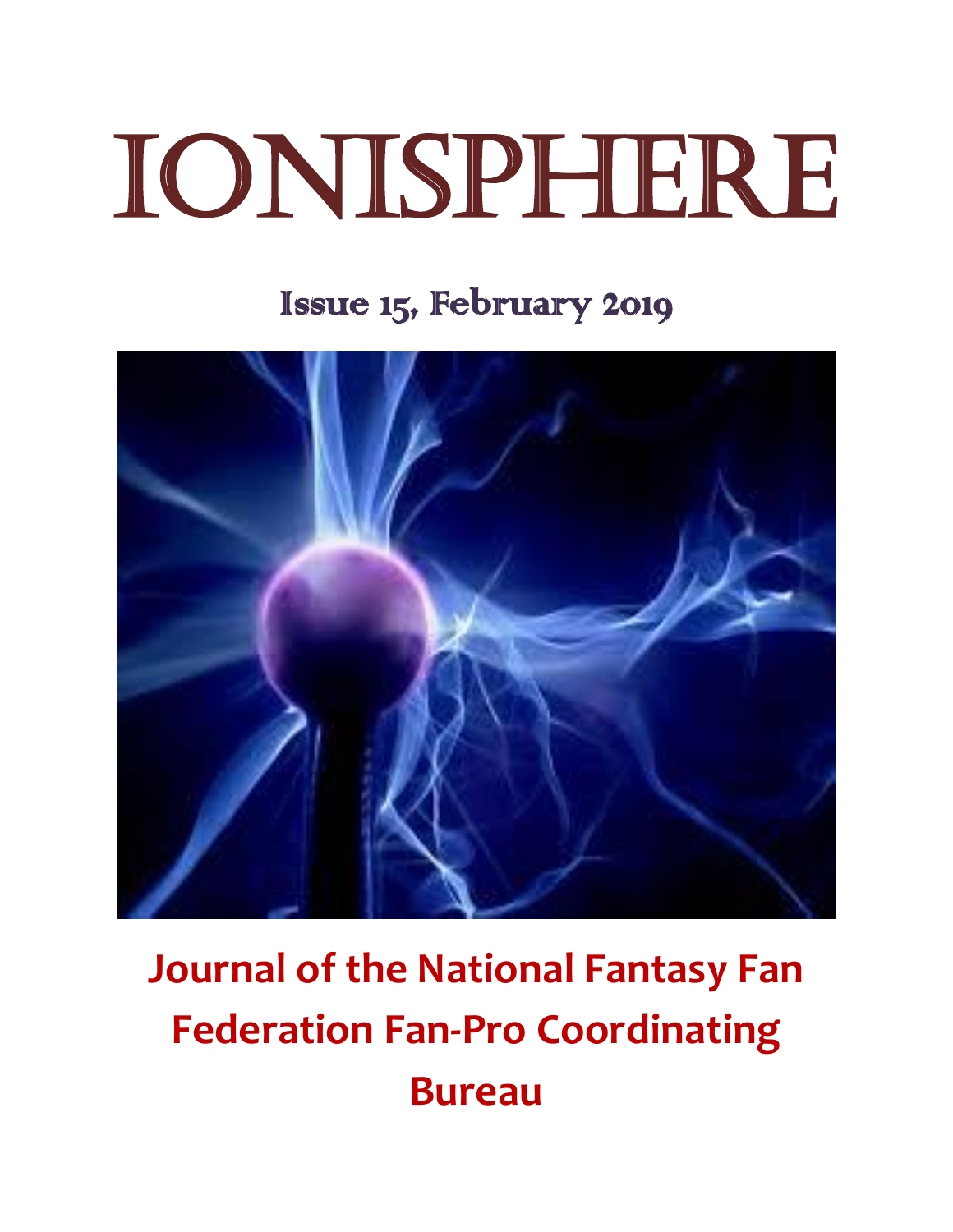Ionisphere is the workmanship of John Thiel. Contact at 30 N. 19<sup>th</sup> Street, Lafayette, Indiana 47904. Email [kinethiel@mymetronet.net](mailto:kinethiel@mymetronet.net).

Ionisphere (abbreviated as Io) is a bi-monthly publication distributed by the N3F. All correspondence is welcome; send to the editorial address.

#### **Staff Members**

John Thiel, bureau head.

Jefferson Swycaffer, pro contact, POB 15373, San Diego, CA 92175-5373. email [abontides@gmail.com](mailto:abontides@gmail.com). Jon Swartz, fan contact, 12115 Missel Thrush Ct., Austin, Texas 78750. email jon swartz@hotmail.com . John Polselli, ground adjutant, 29077 Salrio Dr., Manifee, CA 92584-6501. Jeff Redmond, promo, 1335 Beachwood NE, Grand Rapids, MI 49505, emai[l redmondjeff@hotmail.com](mailto:redmondjeff@hotmail.com).

Ionisphere's purpose is to help improve relations among fans and pros, editors and writers, by means of information and increased interchange. It is also our means of interchange with the membership.

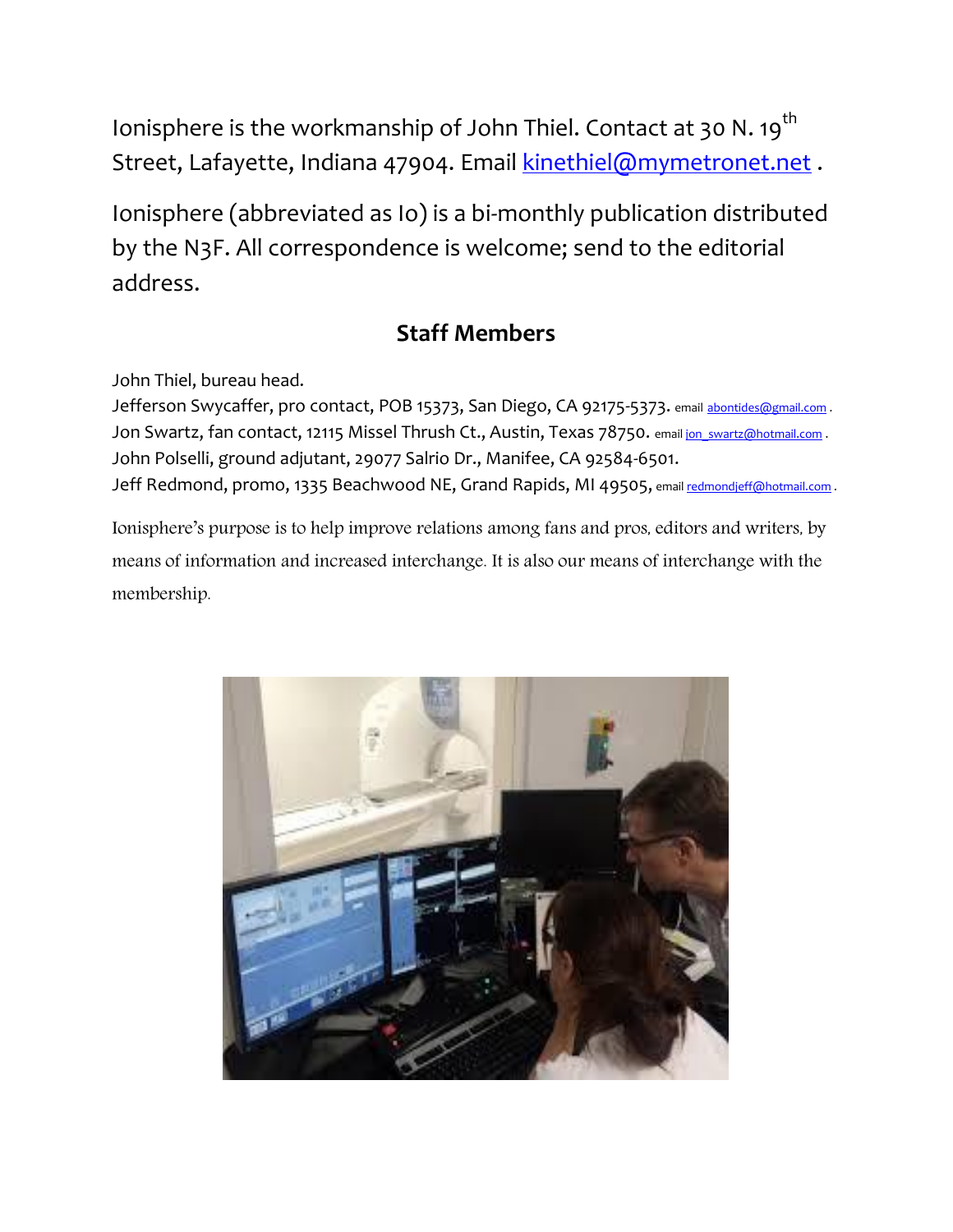#### **E**ditorial



#### Have We Advanced?

 Here it is, the new century, and we are well on our way into it. Nothing could be more emblematic of the future we thought about in the last century than a new century. In terms of literature and literary development, the twentieth century was the big century of science fiction, and in this new century our enthusiasm for this form of writing may be dying down. Can we keep pace with another century after all those earthshaking scientific discoveries have leveled out and those wars have been looked over for a hundred years, those world wars? As war goes, I believe we are now in a time of aftermath.

 Let's not tire of science fiction, shall we? Of war, yes, of literature, no. We have advanced through time, and considering those wars and upsets we have advanced through, we've advanced in experience as well. Isn't it time for consideration, a more literary outlook? Some have called our time the Age of Enlightenment, due to how much it's been a time of civilization. Let's look for that same enlightenment, and see if we can participate in it, rather than the dreadful blight that might be said to exist beneath us as readers of science fiction. Shall we start taking ourselves more seriously? Perhaps better contact with one another could be achieved.

That's what we at fan-pro contacts are here for.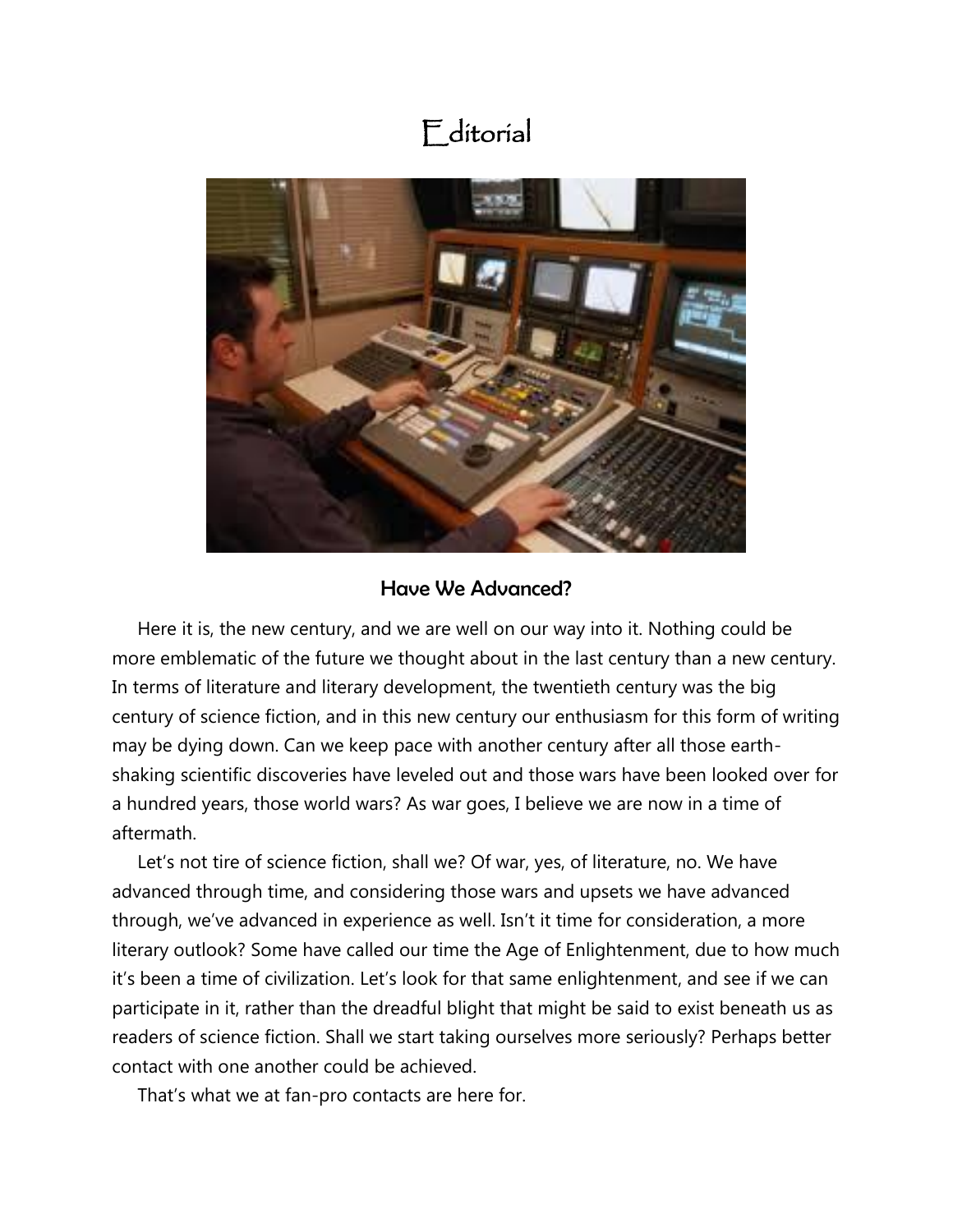#### BEHIND THE SCENES \*\* Jeffrey Redmond



### **The Top Ten Science Fiction Sites**

According to Feedspot, and as of October 2018, these are among the current top ten websites for fans of Sci Fi. They vary in size, quality, quantity, content, frequency, opinion, style, purpose, accuracy, relevance, popularity, and reach.

1. Dust

United States

Dust is the first multi-platform destination for binge watchable sci-fi. They feature science fiction short films, and other content, from emerging filmmakers with stunning visual effects, captivating plots, and complex character explorations. Robots, aliens, space exploration, technology, and human experience are all a part of DUST.

Frequency about four posts per week.

Since July 2016.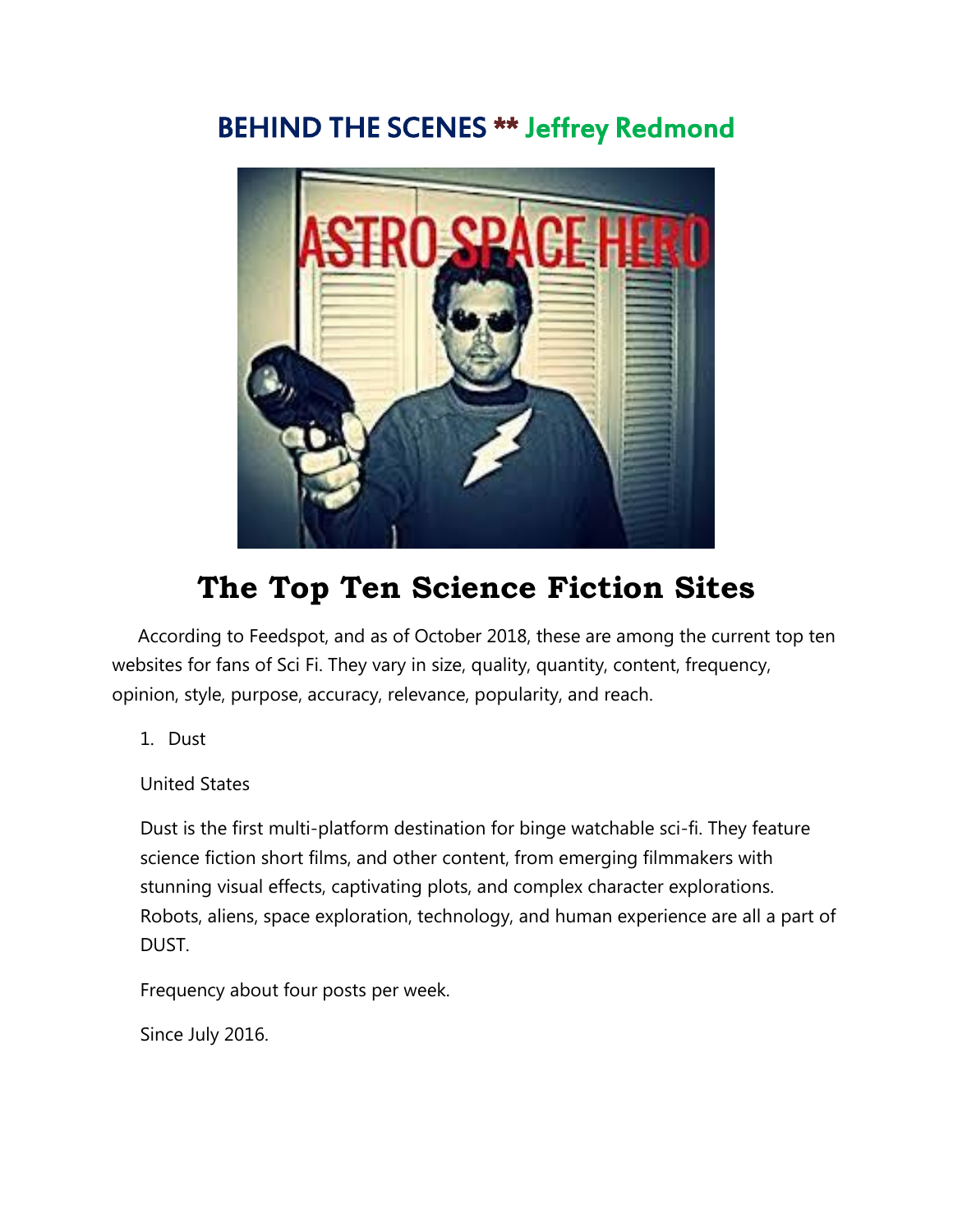Also in Short Film Youtube Channels, Sci Fi Youtube Channels, Most Subscribed Youtube Channels.

Website: youtube.com/channel/UC7sD.

Facebook fans 1,015,106. Twitter followers 780.

2. Science Fiction—Reddit

This reddit is for fans and creators of Science Fiction and related media in any form. SF topics should involve plausible ideas reached through the rational application of science. General speculative fiction posts are fine as long as they involve Science Fiction.

Frequency about 5-6 posts per week.

Website: reddit.com/r/sciencefiction .

Facebook fans n/a. Twitter followers n/a.

3. Clarkesworld Magazine—Science Fiction & Fantasy

Stirling, New Jersey USA .

Clarkesworld Magazine is a Hugo, World Fantasy, and British Fantasy Award-winning science fiction and fantasy magazine that publishes short stories, interviews, articles and audio fiction.

Frequency about 4 posts per week.

Website: clarkesworldmagazine.com

Facebook fans 15,821. Twitter followers 22,161.

4. RT Book Reviews/Science Fiction

Visit RT Book Reviews to enjoy an incredible selection of book reviews, excerpts, author interviews and more that focus on science fiction books.

Frequency about 1 post per week.

Website: rtbookreviews.com/genre/scie..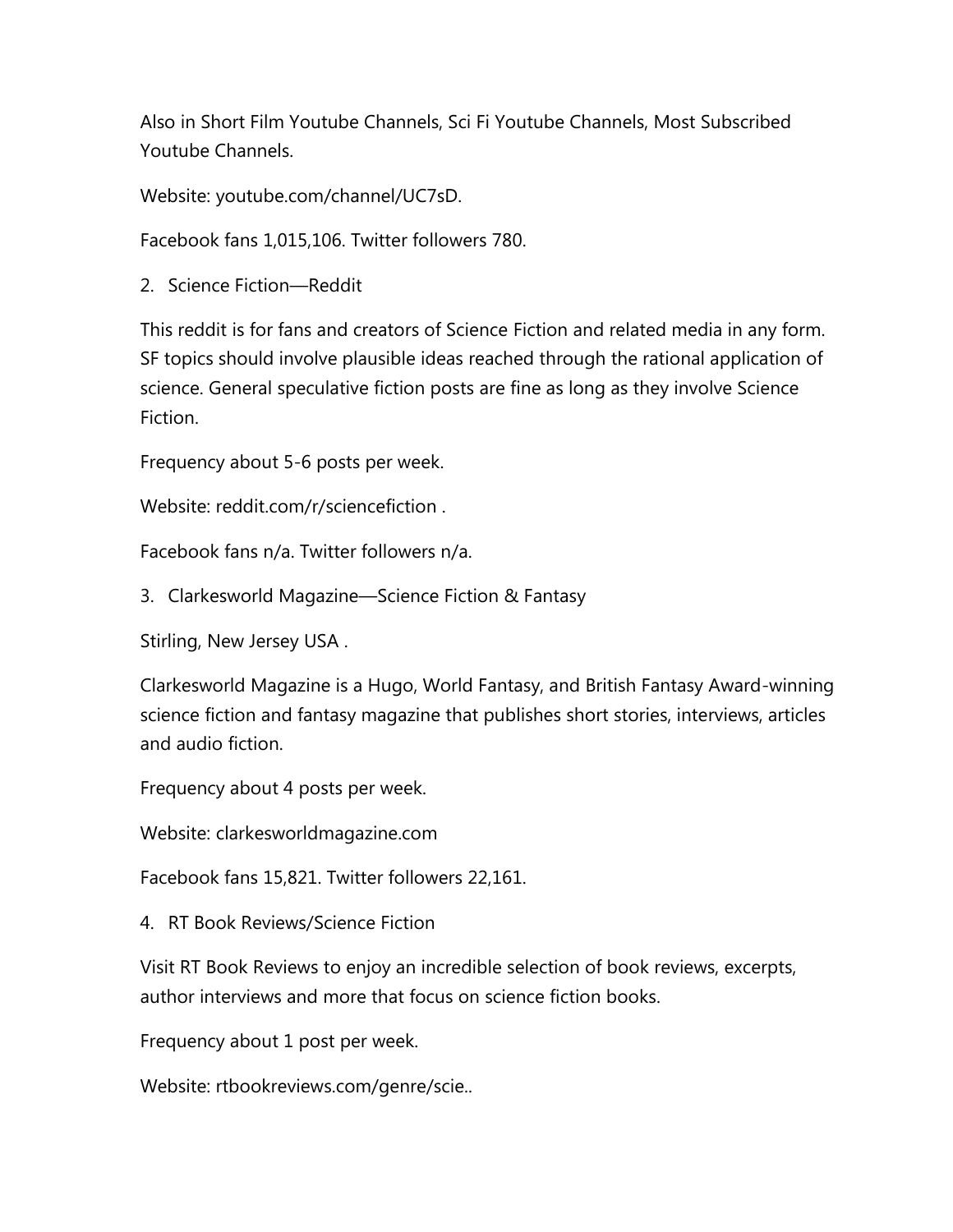Facebook fans 31,899. Twitter followers 30,489.

5. Orbit Books/ Science Fiction, Fantasy, Urban Fantasy

London, New York, Sydney.

Orbit in the US and UK has published two Hugo Award winners: The Fifth Season by N.K. Jemisen, and Ancillary Justice by Ann Leckie, which became the first novel to win every major award in the field. Orbit is an English language publisher of science fiction and fantasy with dedicated publishing teams in the US and UK.

Frequency about 2 posts per week.

Website: orbitbooks.net.

Facebook fans 14,491. Twitter followers 39,201.

6. The Barnes & Noble/Science Fiction

New York, New York USA.

Barnes & Noble's online bookstore for books, NOOK ebooks & magazines. Shop music, movies, toys & games, too. FREE shipping on \$25 or more!

Frequency about 9 posts per week.

Website: barnesandnoble.com/blog/sci-..

Facebook fans 7,006. Twitter followers 14,882.

7. The Magazine of Fantasy & Science Fiction

The Magazine of Fantasy & Science Fiction, founded in 1949, is the award-winning SF magazine which is the original publisher of SF classics like Stephen King's Dark Tower, Daniel Keyes' Flowers for Algernon, and Walter M. Miller's A Canticle for Leibowitz. It hosts a science fiction discussion forum. In 2002, it won the Locus Award for best science fiction webzine.

Frequency about 1 post per week.

W#ebsite: sfsite.com/fsf/blog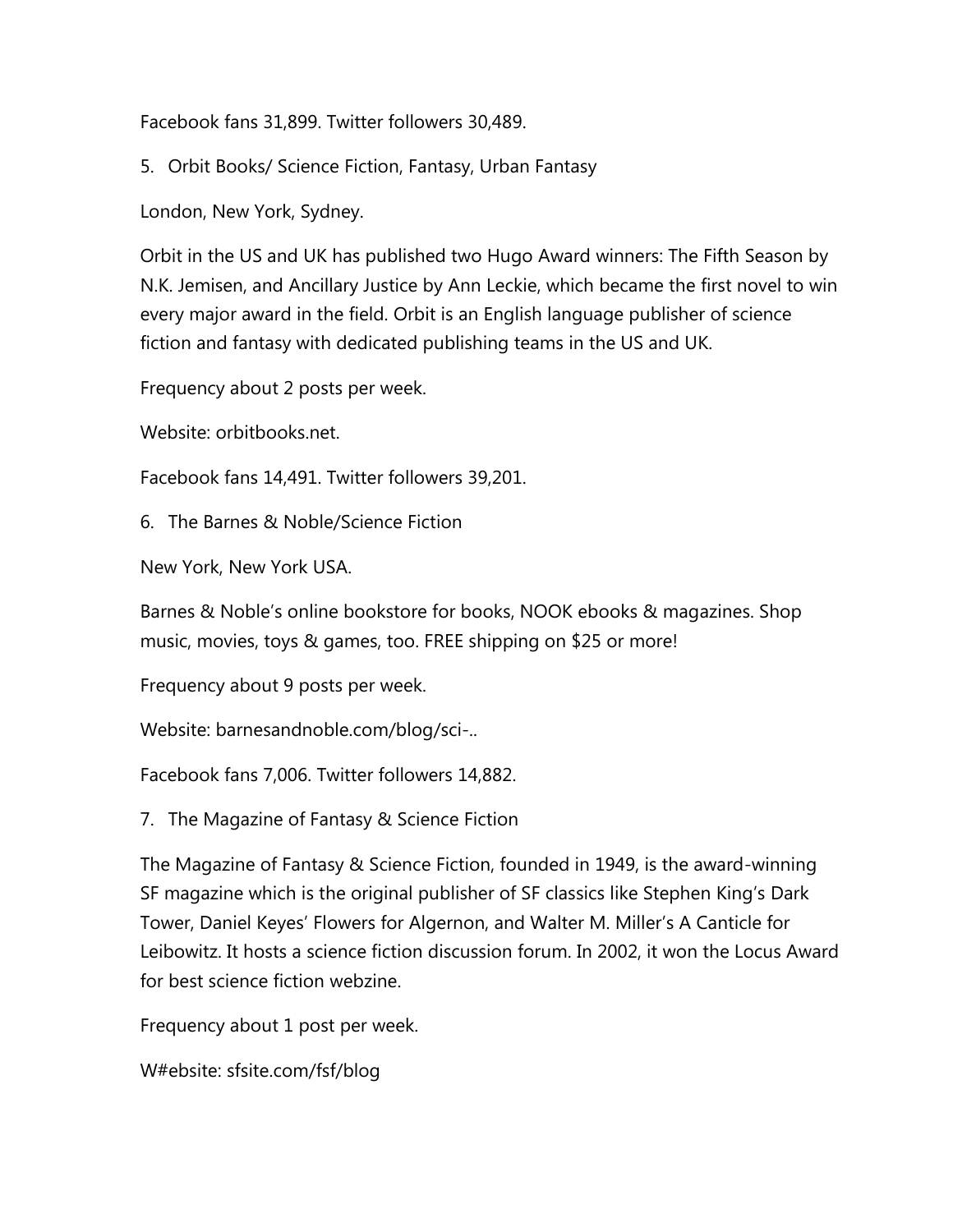#### 8. SFWA/ Science Fiction and Fantasy Writers of America

Science Fiction and Fantasy Writers of America, Inc., was founded in 1965 by the American science fiction author Damon Knight. Science Fiction and Fantasy Writers of America informs, supports, promotes, defends, and advocates for its member writers. SFWA is a professional organization for authors of science fiction, fantasy and related genres.

Frequency about 2 posts per week.

Website: sfwa.org .

Facebook fans 44, 368. Twitter followers 20,818.

9. The SG Gateway

We come from the Future.

SF Gateway is part catalogue site, highlighting and promoting the thousands of eBooks the imprint publishes. It is part gateway (pardon the inevitable pun) to the online retailers from whom these eBooks can be bought. Part community hub for readers who wish to discuss and recommend authors and books with their fellow enthusiasts, and part commentary/blog site.

Frequency about 1 post per month.

Website: blog.sfgateway.com .

Facebook fans 1,290. Twitter followers 4,992.

10. File 770/ Mike Glyer's news of science fiction fandom

About Blog File 770.com is the online version of Mike Glyer's science fiction fan newszine, reporting on fanzines, sf clubs, conventions, fan funds and fanac. File 770 is named for the party in Room 770 at the 1951 Worldcon that upstaged the convention.

Frequency about 21 posts per week.

Website: file770.com [https://blog.feedspot.com/science\\_fiction\\_blogs](https://blog.feedspot.com/science_fiction_blogs) .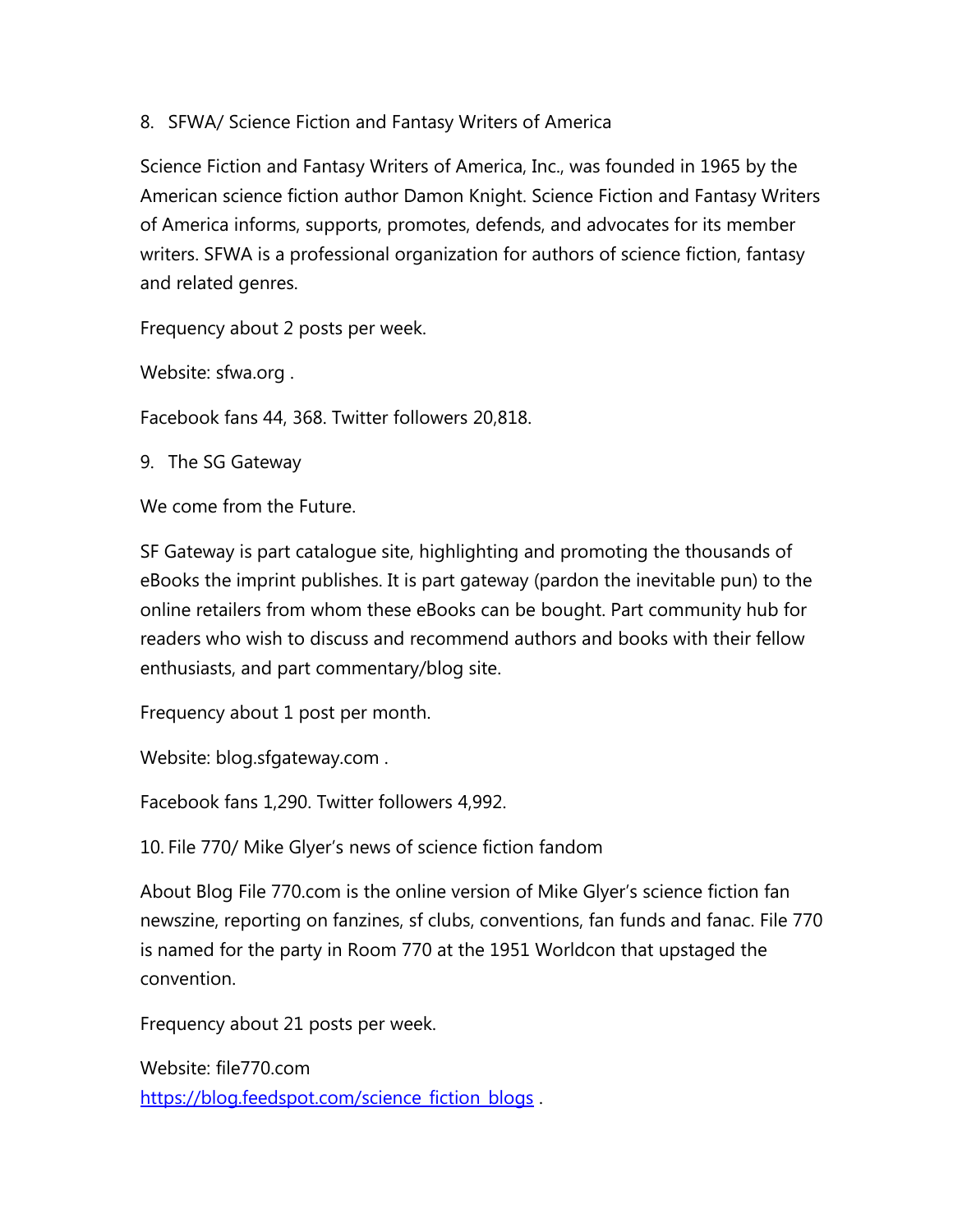#### FAN INTERVIEW: Will Mayo



William Mayo as drawn by Homer Yost

William Mayo is a member of the N3F, just entered last year. Since being in, his poetry has appeared in Ionisphere, Origin, and Synergy (NAPA), and in Eldritch Science, and he has joined NAPA and has a NAPA publication called The Makings of a Good Life. He has published four collections of his stories and poetry, available from Amazon: ROADMAPS OF THE MIND, THE HORROR OF DUNBLAINE AND OTHER TALES OF THE FANTASTIC, KENNEDY'S COCONUT AND OTHER TALES OFF A MISLAID DESK, and THE GREAT RED HORSE ROBBERY AND OTHER TALES OF THE IMAGINATION. Here's what he has to say:

**IO**: Will, you've had a lot of philosophical postings on Facebook and I believe they're starting to be generally noticed. Do you maintain correspondence with a lot of the people who reply to your postings and have further philosophical discussion? **WM:** As far as philosophy and some such, I don't normally think in such terms, though it may all well fall under the heading of "philosophy" for all I know. These are questions written in my life's blood—is there a meaning to this life? Why is it that some of us are still alive when so many are dead? And, of course, is there a life—or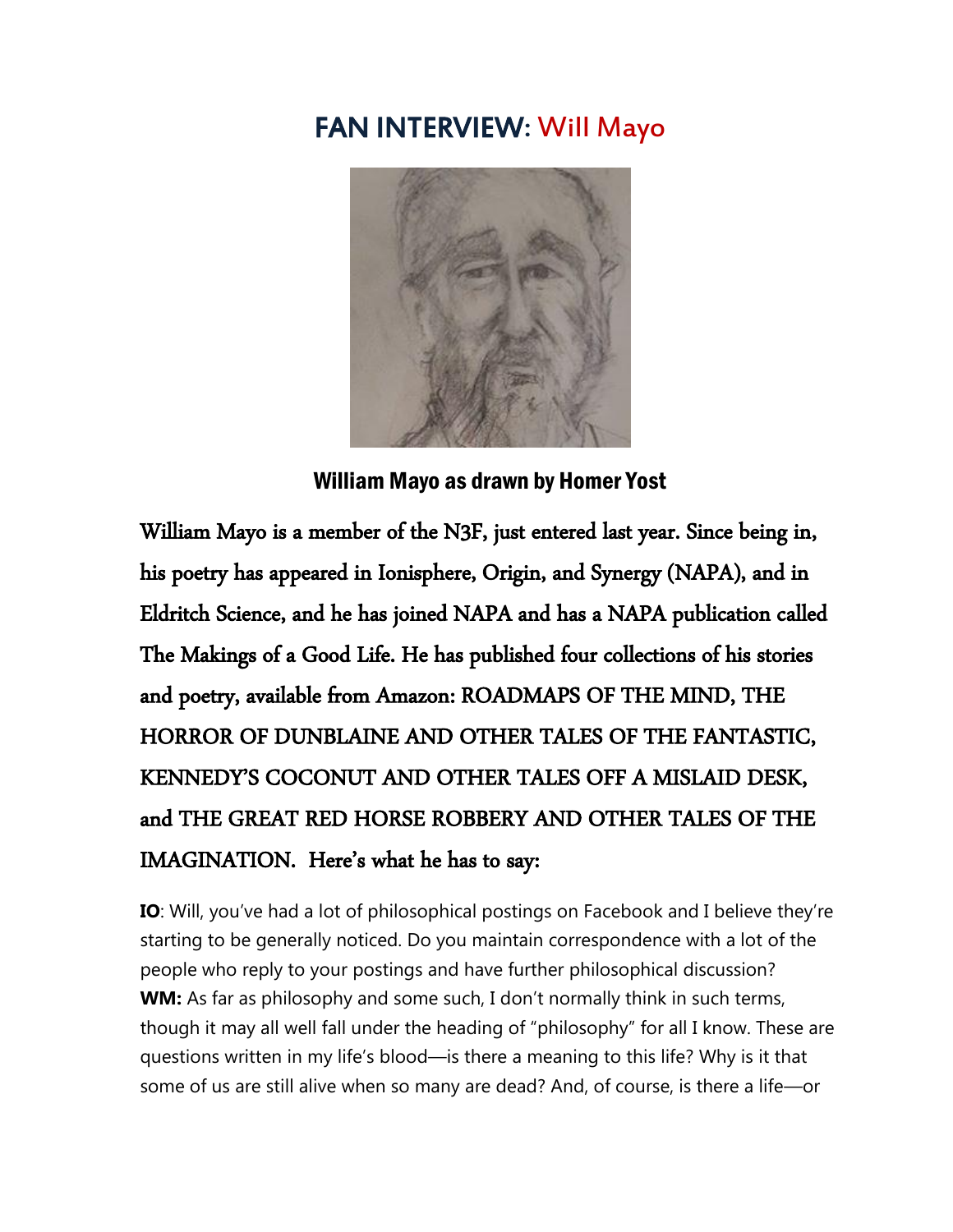would there be lives—beyond this one? These are questions I, like so many, ask myself as I get older and so many drop by the wayside. It is only natural to do so. It seems we all do so sooner or later. Over the years, I've checked out various religions and philosophies—various different churches, a local Bahia congregation, a Hari Krishna service, among others—and found none of them to my liking, but, as always, I remain open to free thinkers everywhere. They are the way of the future. **IO:** Do you think the Earth is a troubled place? What are its chief problems, in your view?

WM: Do I think the Earth is a troubled place? You betcha! Over the past few years, we've seen the rise of strongmen like Donald Trump here in the States and Duterte in the Philippines and elsewhere and unrest everywhere along with the worries about the role technology as artificial intelligence plays as artificial intelligence continues to put more people out of work. This may have well played a part in the popularity of dystopian fiction in fantasy circles as well as across the broad reading audience. But I see so much hope as well! As technology continues to take our jobs away man will be forced to look inside and find meaning outside of work, and it is high time that he did so! For too long, meaning has been found in the nine-to-five drudgery, but, now, as countries are being forced to provide for their down-and-out, their citizens look within to find their own particular meaning in life through contemplation and spirituality, not depending on any one faith. I see that happening now already and, again, it is a good thing in its own right.

 I don't normally do much correspondence with people on these topics, as people—who run across the broad spectrum from Hindu to Buddhist to Christian to Scientologist—mainly just want to convert me to their own particular faiths, which is something I prefer not to do. I prefer to take the best out of what's out there and go my own way. Once they see that I'm not interested, they quickly step away, though I have to say that the Christians—most especially the fundamentalists among them are the most persistent.

**IO:** Who introduced you to the computer?

**WM:** Who introduced me to it? My mother, God bless her heart, did, over twenty years ago, and got me on the internet as well, though she remained disappointed that I never learned to type. It's all done one finger all the way due to my lack of coordination, and my mother now is confined, in her old age, to a nursing home in Florida. I love her with all my heart.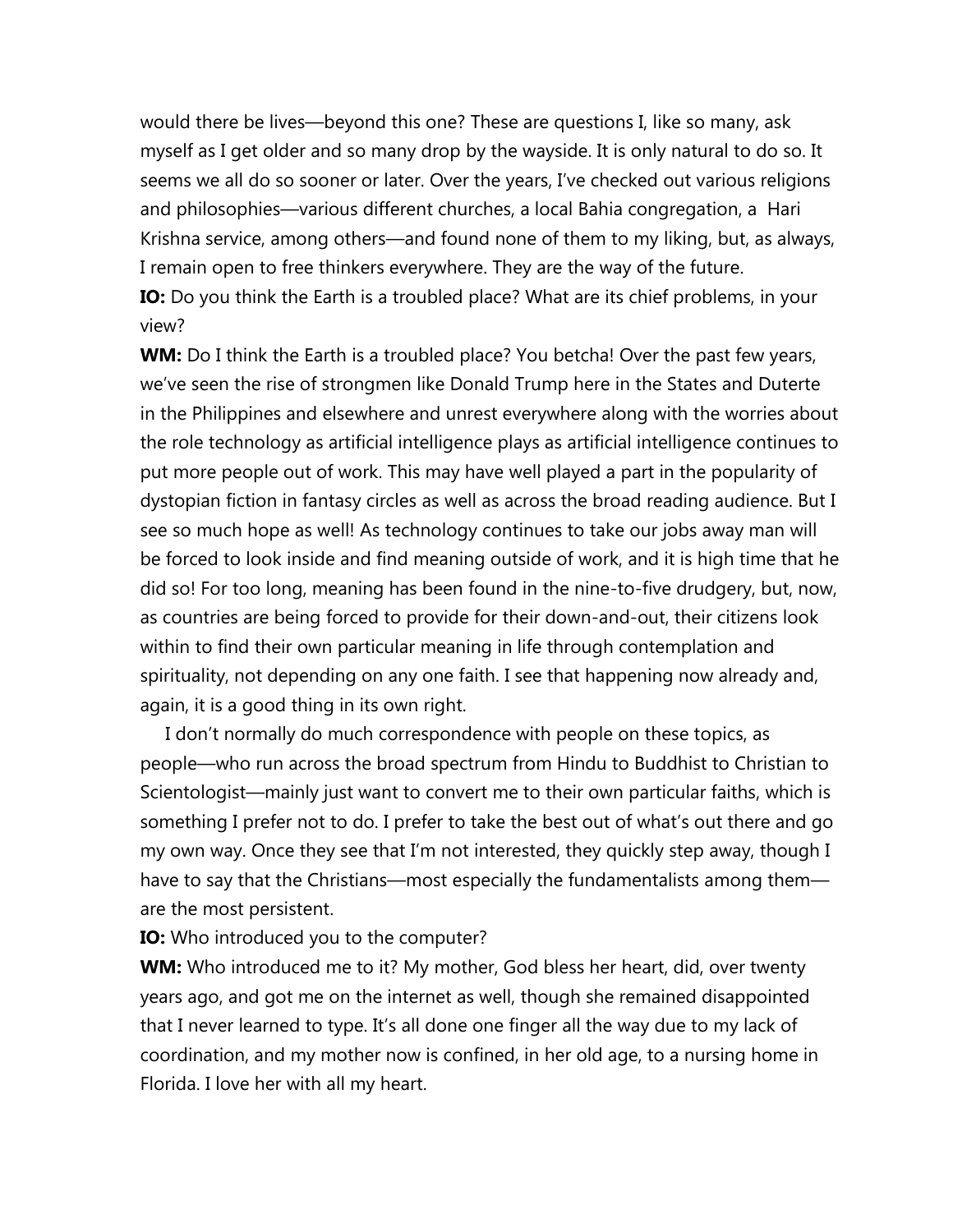**IO:** Do you read much science fiction? What SF do you like best?

**WM:** As far as the speculative literature—Heinlein's term for it, I believe—I began reading it all back around 1973 when I was just a young boy. I started out with Jules Verne and HG Wells and then quickly moved on to modern day masters such as Isaac Asimov, Ray Bradbury, Arthur C. Clarke, Robert A. Heinlein and Harlan Ellison. My family worried at the time that all this reading of way out literature was making my mind come unhinged when, really, it all opened doors to the human spirit and psyche within. It's hard to explain to those who are not into this kind of thing, but speculative writers have long explored the human condition of their times—after all, Philip K. Dick was more talking about the world of the 1950s in his literature than the future—and it's a pity that it remains still a genre that is widely misunderstood despite its continuing popularity—by those who don't even bother to read it.

 I continued to read fantasy and science fiction through my teens and twenties and into my thirties and then got into other genres for around the next twenty years—true crime, some history, some biography—and I owe myself a long overdue return right about now. It is, as I say, a forum for exploring the human condition—I know of none better—and I have some Algernon Blackwood and Robert Silverberg among others on the shelf just waiting to be cracked open. Right now, I'm reading a biography of Edward Gorey, a writer and artist of the past century, and he proves interesting.

**IO:** Do you have any thoughts you would like to make known *via* this interview? **WM:** I hope I haven't troubled you with this long response to your questions. I am just a boring man with one black cat and a couple of rooms full of books, but increasingly I am haunted by the night, and so I write. One night, a man and his computer and his cat. And so it goes.



 $\sqrt{2\pi}$ 

One of Will Mayo's published works…found on Amazon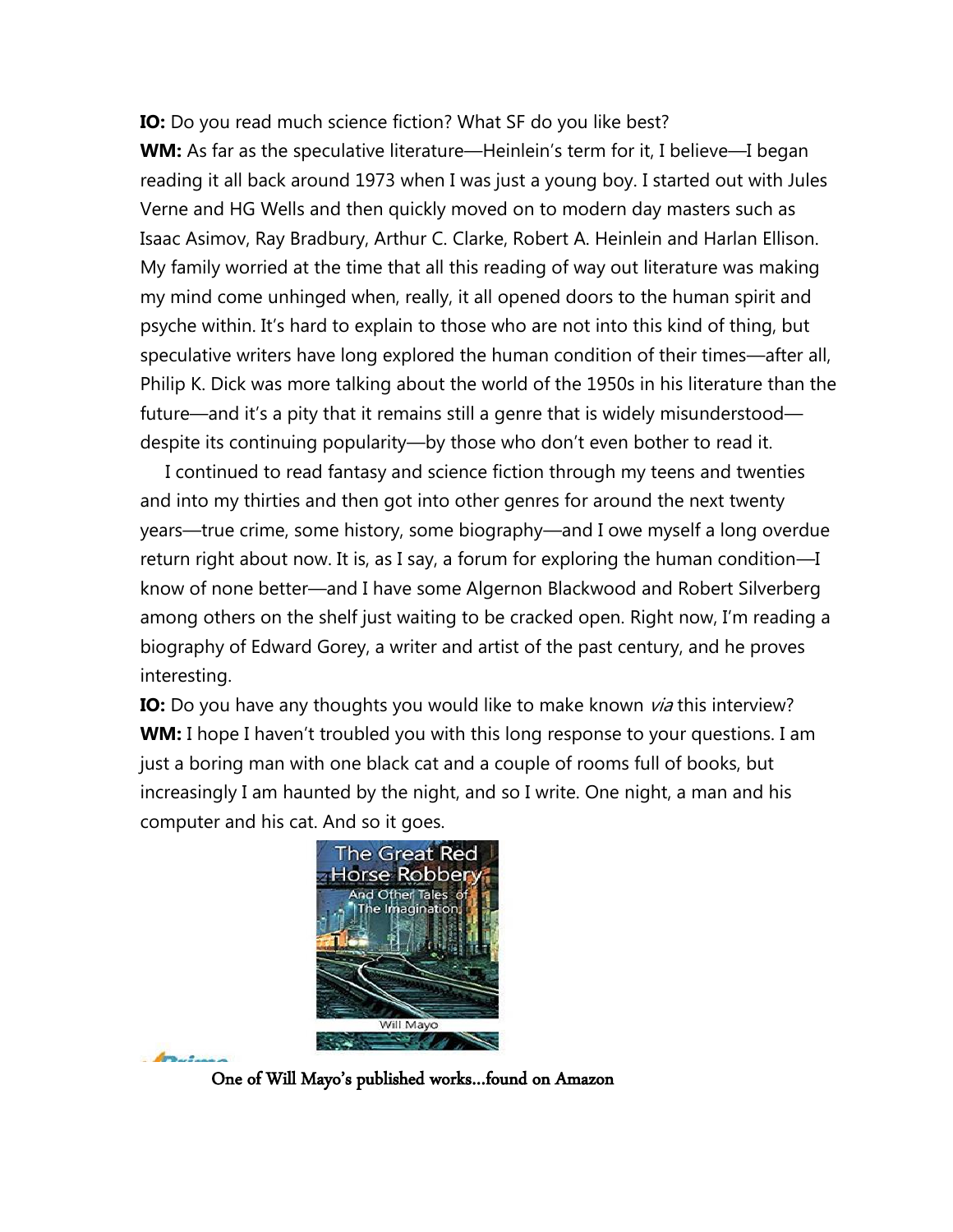#### FAN INTERVIEW: Lawrence Dagstine



Lawrence Dagstine is also an NFFF member, although I note that he allowed his membership to lapse recently, and I have been reminding him to renew; hopefully he will do so. He is the author of numerous books, among them ESPIONAGE FIRST, SPENCER PRAGUE, DEATH OF THE COMMON WRITER and ALLEGIANCE TO ARMS. His novelettes and short stories have appeared in many magazines, and some may be found easily by looking in the annals of Surprising Stories. This might be called a pro interview, or a fan-topro interview, instead of a fan interview, but the transition isn't completed.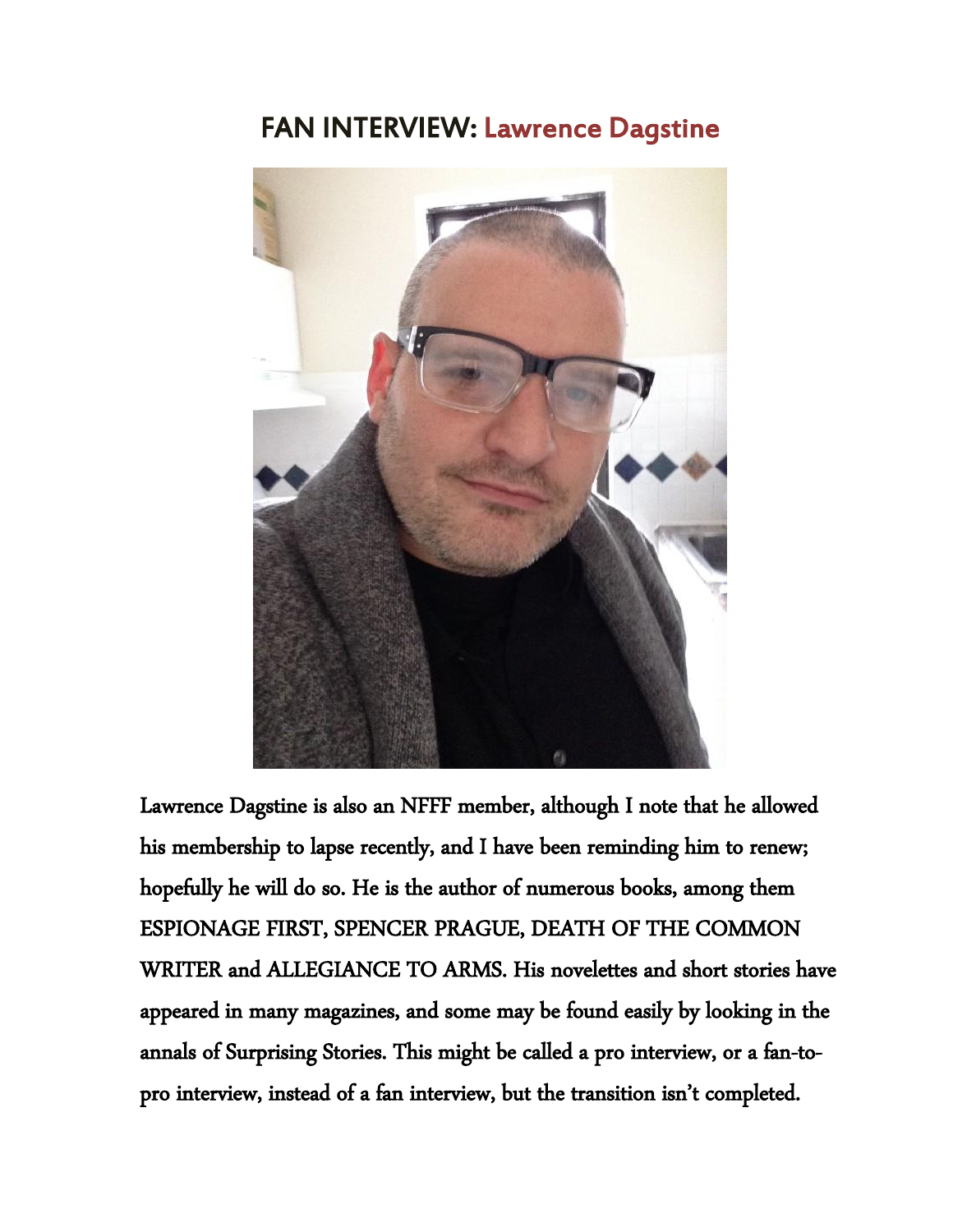**IO:** Lawrence, I've been wondering about your writing background. When did you start writing things, and when and where did you first have something published? **LD:** I was always good at English, reading and writing, throughout elementary and middle school. When I was in third grade, I did a book report on Stephen King's THE SHINING; I actually freaked my class out. I could read five hundred page novels as early as second grade. And, of course, I was the head of the boys in Language Arts in my school district and won spelling bees. Between 1994 and 1996 I attended a twoyear journalism school and went to night school at NYU for creative writing (short fiction) and the business side of writing (understanding the science of the publishing industry). I started writing in 1994, after I failed as a comic book artist (I wanted to draw for Image Comics), but I found that, along with the characters I drew, I could also tell stories. So I started writing in 1994 on a Brother word processor. There was no household internet or Windows 95 or Microsoft Word back then. I grew up to science fiction, fantasy, and horror. My diet consisted of Dungeons & Dragons, shows like Doctor Who, Saturday Morning Cartoons, and the original Star Wars trilogy, among other things.

**IO:** When did you first start writing science fiction? When and where did you first have a science fiction story published?

**LD:** I first started writing science fiction in 1994. But I was a long time reader of it, as far back as the 1980s. My first story published was actually in 1996. It was to your print fanzine, PABLO LENNIS—"The Empty Planet". One of my favorite types of science fiction, still to this day, is the pulpy astronaut tale or well-thought-out piece of interplanetary exploration.

**IO:** What was the first science fiction you read, and what was the first science fiction magazine you read?

**LD:** I grew up to the SF giants. I lived around the corner from Forbidden Planet back in the 1980s, so I had plenty of access to science fiction magazines and novels. I would also take these books with me to school, as there was a one hour reading period back then. Some of the names I grew up to include Isaac Asimov (especially the Foundation series), Arthur C. Clarke (CHILDHOOD'S END), Robert Heinlein, Ray Bradbury, some Philip K. Dick. Eventually I discovered John Brunner and Brian Aldiss. Kurt Vonnegut was another favorite, plus he lived in my area when I was young and I delivered his prescriptions for a pharmacy I worked at. The first science fiction magazine I read was probably Asimov's…though I was most partial to Astounding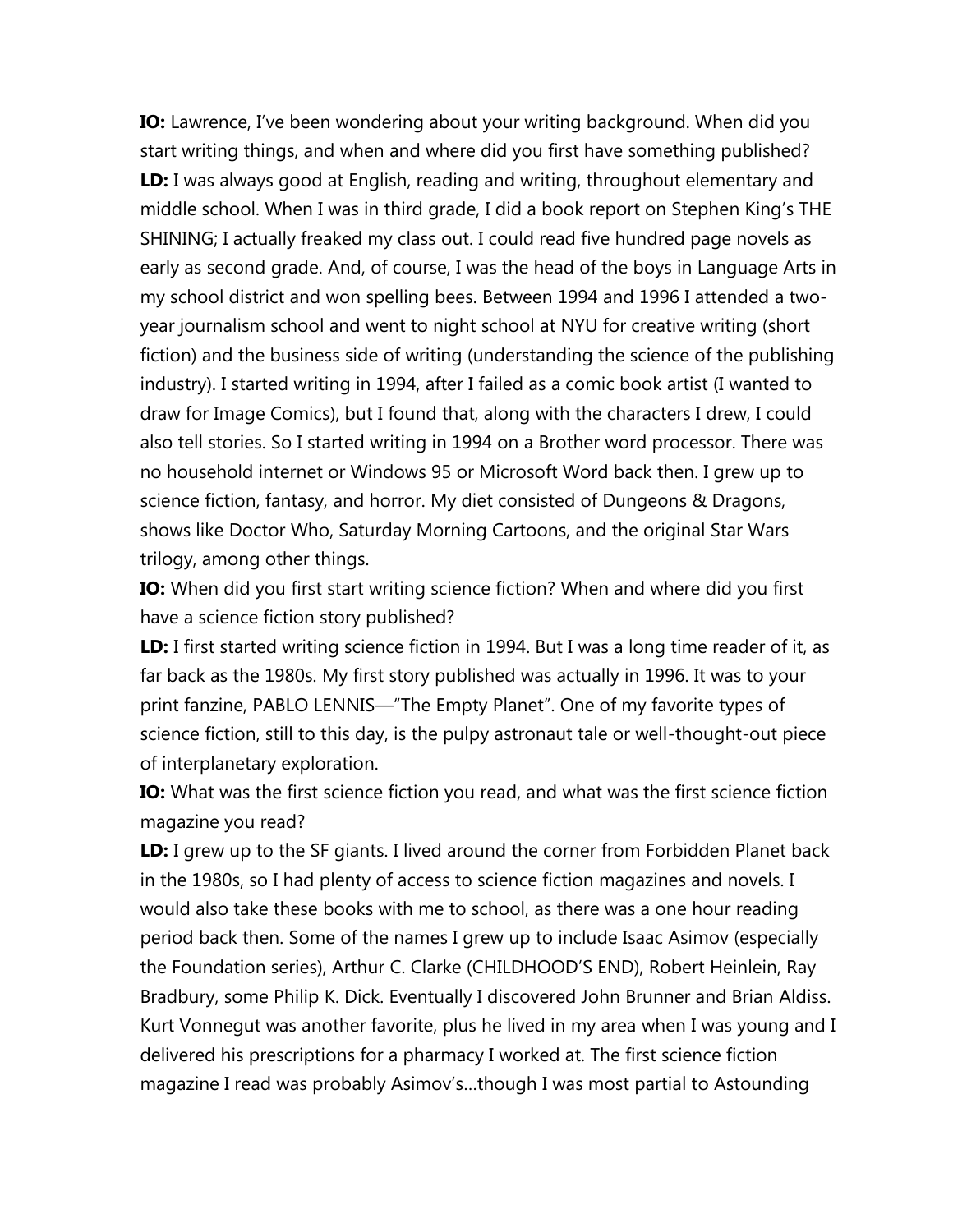Magazine and Algis Budry's Tomorrow.

**IO:** What brought you around to writing science fiction?

**LD:** The books I read as a child and teenager, the movies and TV shows, outer space, the planets in our solar system, space toys, and other genre fare that inspires a young mind. A culmination of all of that.

**IO:** You write some pretty tough, no-holds-barred stories. Mostly there is violence and major problems in what you write. What makes this so, why do you write stories with so much conflict in them? Is there something you want to say about life in all of this?

**LD:** That there are no real happy endings. Just when you think things might work out, events can easily turn for the worst. I tend to do this with a lot of my speculative and sociological works. Not so much my Hard SF, which I rarely write any more. It's interesting to see what the human condition is like, what society is like, and on the written page, see what happens when you put all of that into panic mode. It keeps the reader turning pages.

**IO:** Have you had much contact with fellow writers, where you discuss with them things you and they have written?

**LD:** Years ago, yes. I was never in a workshop atmosphere such as Clarion. But during the first decade of this century I was a member of online forums. I'm friends with a lot of writers through social media, even now. I read a lot. I talked on message boards a lot when message boards were still a thing. Never did the convention circuit that much. Very costly. I locked myself in a room, put a pack of cigarettes by my computer, wrote through the night and slept days to create a handsome body of work (short stories). That was pretty much my late twenties and early thirties.

**IO:** What would you say motivates you most to write?

**LD:** Having ideas that I need to get off my chest. The need. The itch. The writing bug. Getting paid for a short story is nice, too.

**IO:** What things are you optimistic about? Is there anything in your stories that you might consider optimistic?

**LD:** Hope. That with all the wrongs and injustices, there is something or someone who can right—or rewrite—mistakes. I think the future of space exploration and what's beyond the Milky Way is the most optimistic thing there is. Not so much on Earth. Above.

**IO:** What do you think of other writers writing hard-approach-to-things science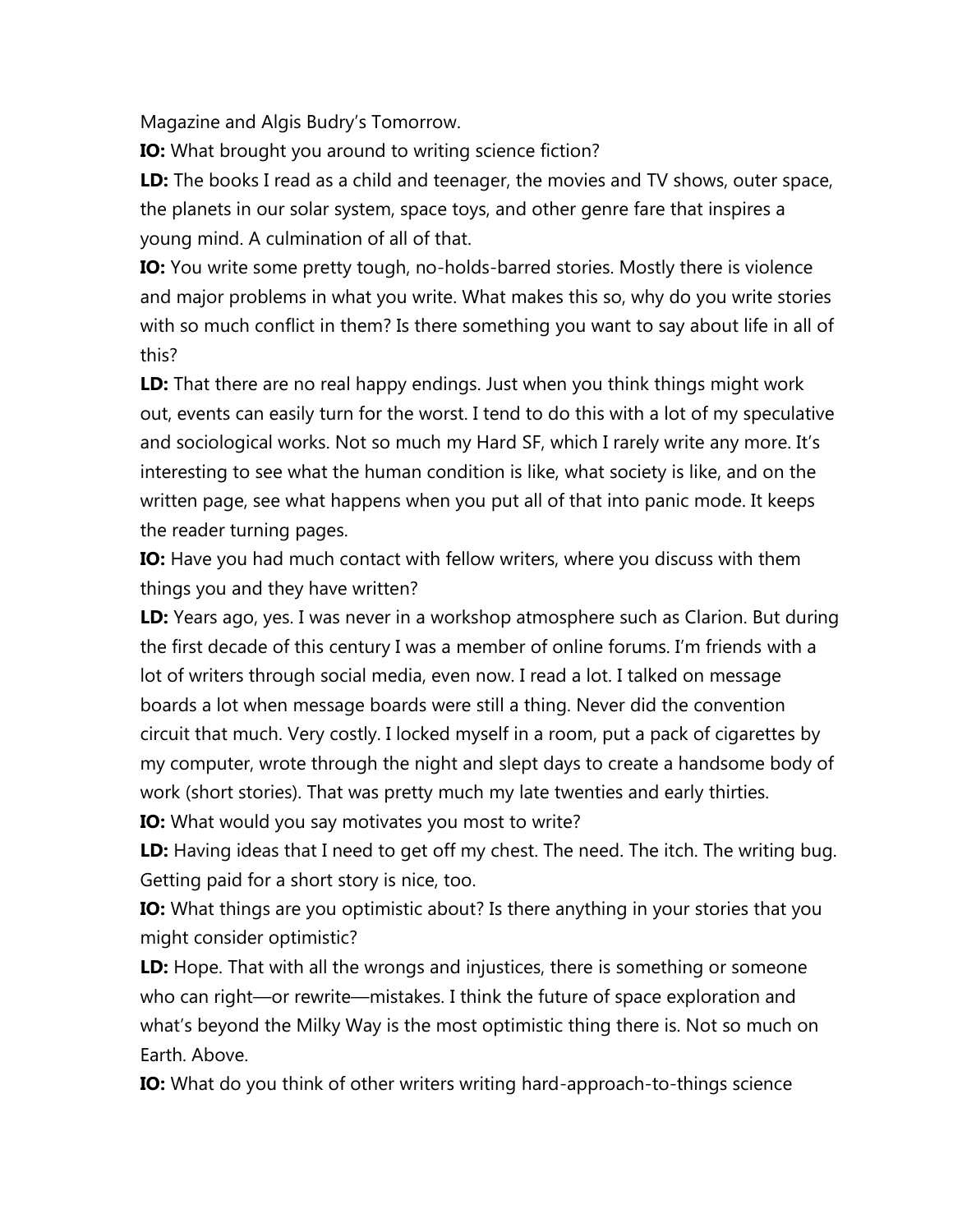fiction?

LD: I think they're brave. If they didn't tackle it, someone else would. Or perhaps wouldn't.

**IO:** What writers of science fiction do you particularly value?

**LD:** The writers who toil, who keep at it. The writers I have appeared with in anthologies, who I have shared tables of contents with, and the ones who open up new doors.

**IO:** What do you think fantasy and science fiction have to offer a reader? **LD:** Escape.

**IO:** Is there anything else you would like to say in an interview?

LD: Follow your dreams. Don't give up. Writing is a very hard profession. It is a poor man's profession. But when you get that acceptance, you get paid for it, you see your name in print, it can be a very rewarding experience.

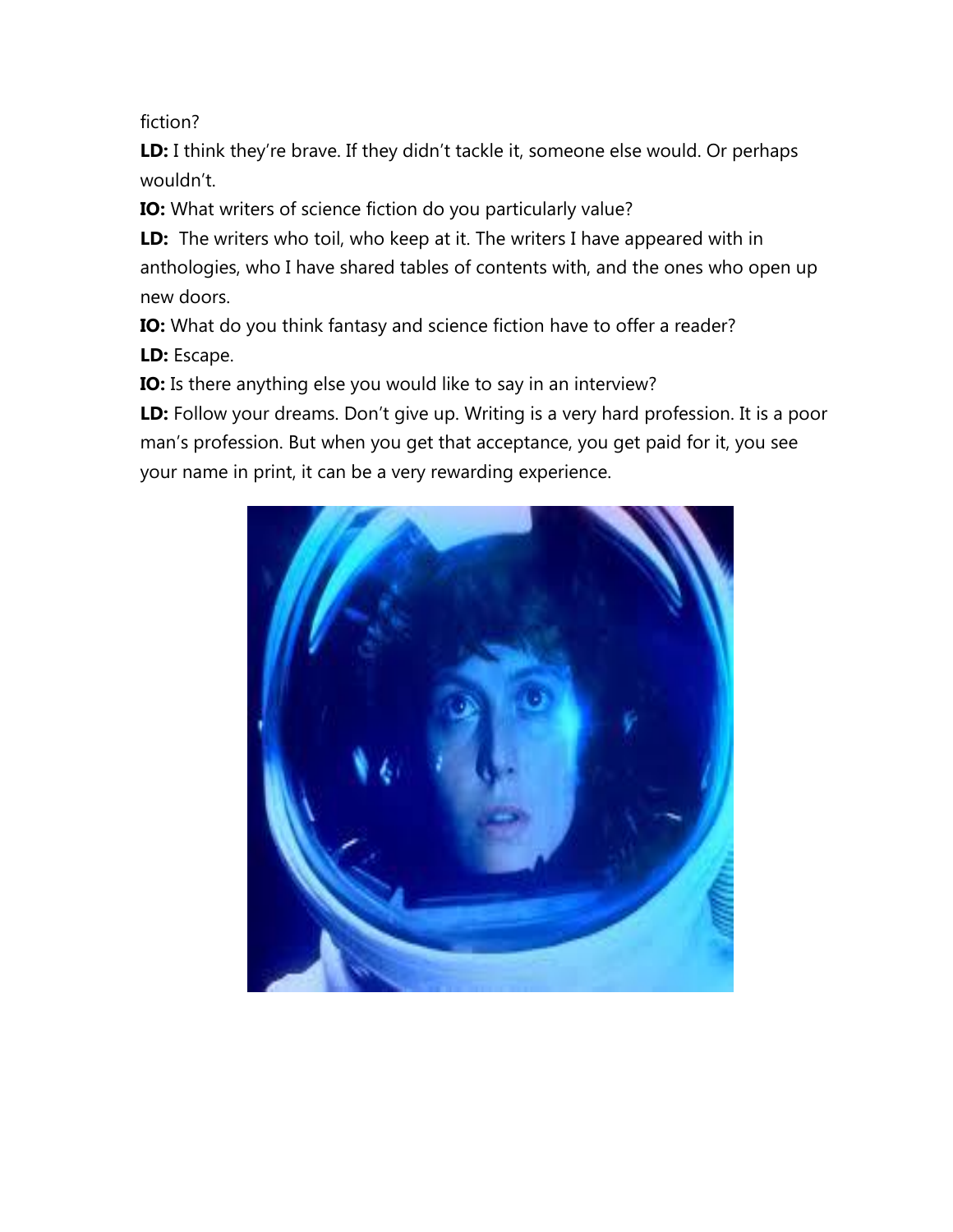#### **LETTERS TO IONISPHERE**



RAJNAR VAJRA: It's an interesting issue. I'd like you to know that some of your information you presented about me isn't quite true. I don't like politics, hate arguing about politics, and would much prefer to return to the non-political shell I lived in just a few years ago. But I loathe racism, sexism, religious prejudice, the vast and widening gap between the rich and those less economically fortunate in this country, and all injustice for that matter. Having clearly witnessed our country turning increasingly toward authoritarianism and fascism, under the "leadership" of a person who is incompetent, ignorant and unwilling to rectify that ignorance, who constantly acts like a childish bully, who puts oil executives in charge of the EPA and a woman who's made a fortune off charter schools in charge of public education, is a self-admitted sexual predator, and shows every sign of the most dangerous form of narcissism, I could no longer remain silent.

 Well, I don't discuss politics myself, but it's difficult to ignore the shape the government is getting into. It's nothing like the government that was once projected.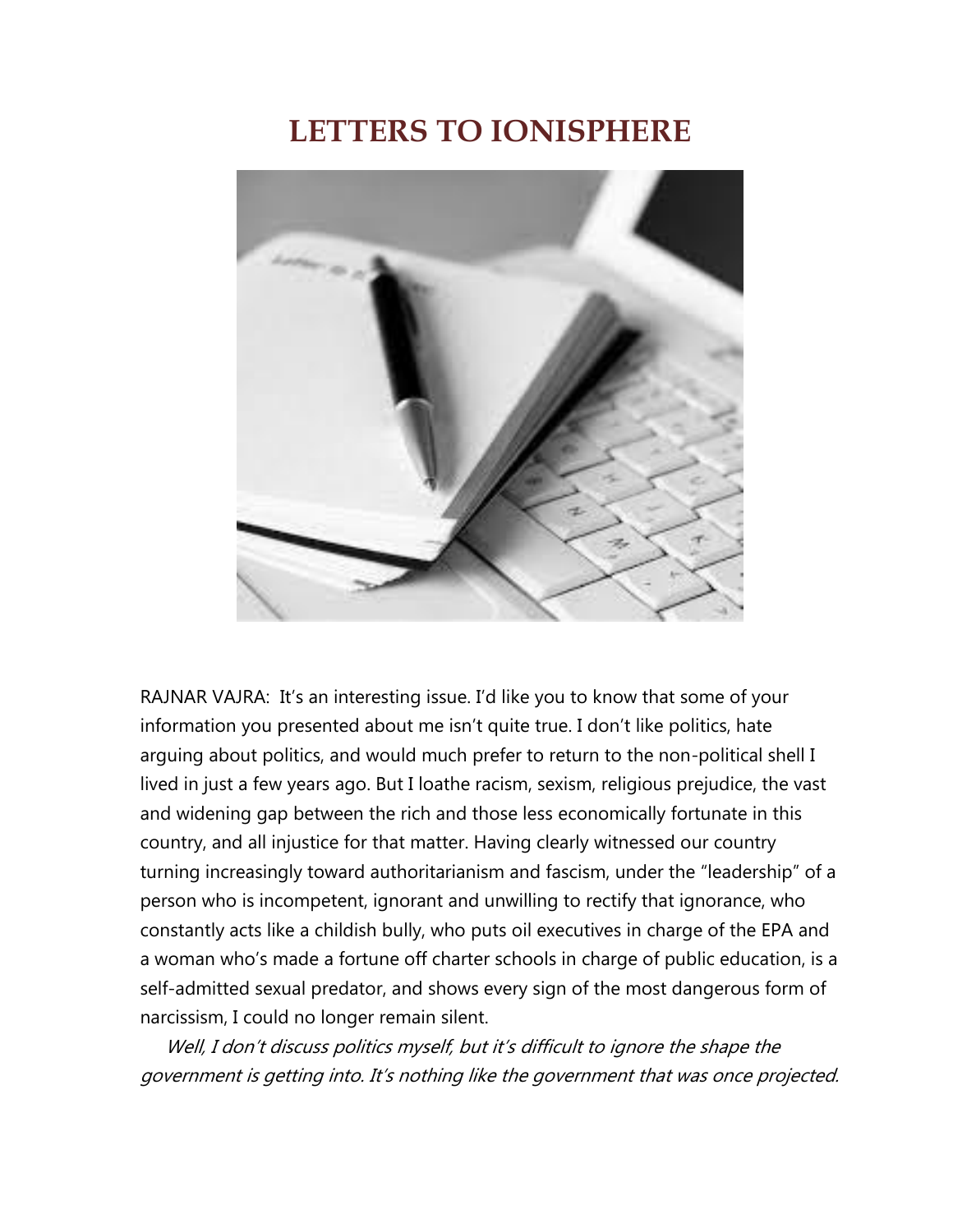ROBERT JENNINGS: Received and read Ionisphere #14, the new December issue. I was particularly interested in the interview with George Phillies, who in addition to being an active SF/fantasy author, and the current president of the N3F, has also had a very active life.

 I wish the interviewers had asked more about his involvement with the world of strategy war gaming. For example, the interview mentions that he has the world's largest collection of war games, but nobody bothered to ask him how that particular event came about, or how many years it took. Six thousand games is a hell of a lot of material. I wonder how many strategy board games have been published since the mid-1970s? It seems likely that George has copies of the overwhelming majority of the ones that were commercially released, but maybe not. Another question I would have asked.

 I'm sure he hasn't played all those games, but aside from the mention of Stalingrad, about which he has written several strategy booklets, somebody might have at least asked what were his favorite war games. For that matter, how about asking which ones he thought were just putrid and really, really badly constructed (I can think of a bunch that fall into that category myself). Also, I wish someone had asked about his current interest/opinion of the new versions of popular role playing games such as Dungeons and Dragons and Pathfinder.

 I also get the impression (but again, nobody bothered to ask) that George has been actively involved in the gamer apa Alarums and Excursions, possibly almost from the beginning. More info about that would have certainly been interesting. Also why he felt it necessary to write those strategy books about Stalingrad (which I will admit I only tried to play a couple of times; my group gave up because the rules seemed overwhelming—although we may have been under the influence of certain malted beverages those Saturday nights—my memory is dim on the exact events). I was also curious about his involvement with the SF club at MIT, especially his comment that the club mainly considered themselves as just readers, not fans. My experience with the MITSFS was just the opposite. I came in contact with the group in the very early through mid 1960s, just before George was active there, and I recall they put out a pretty respectable fanzine on a regular basis. Many of the members had extensive correspondence with other fans. And that some of their members also contributed regularly to other fanzines, including my own.

Of course, the membership of a college SF club changes constantly as people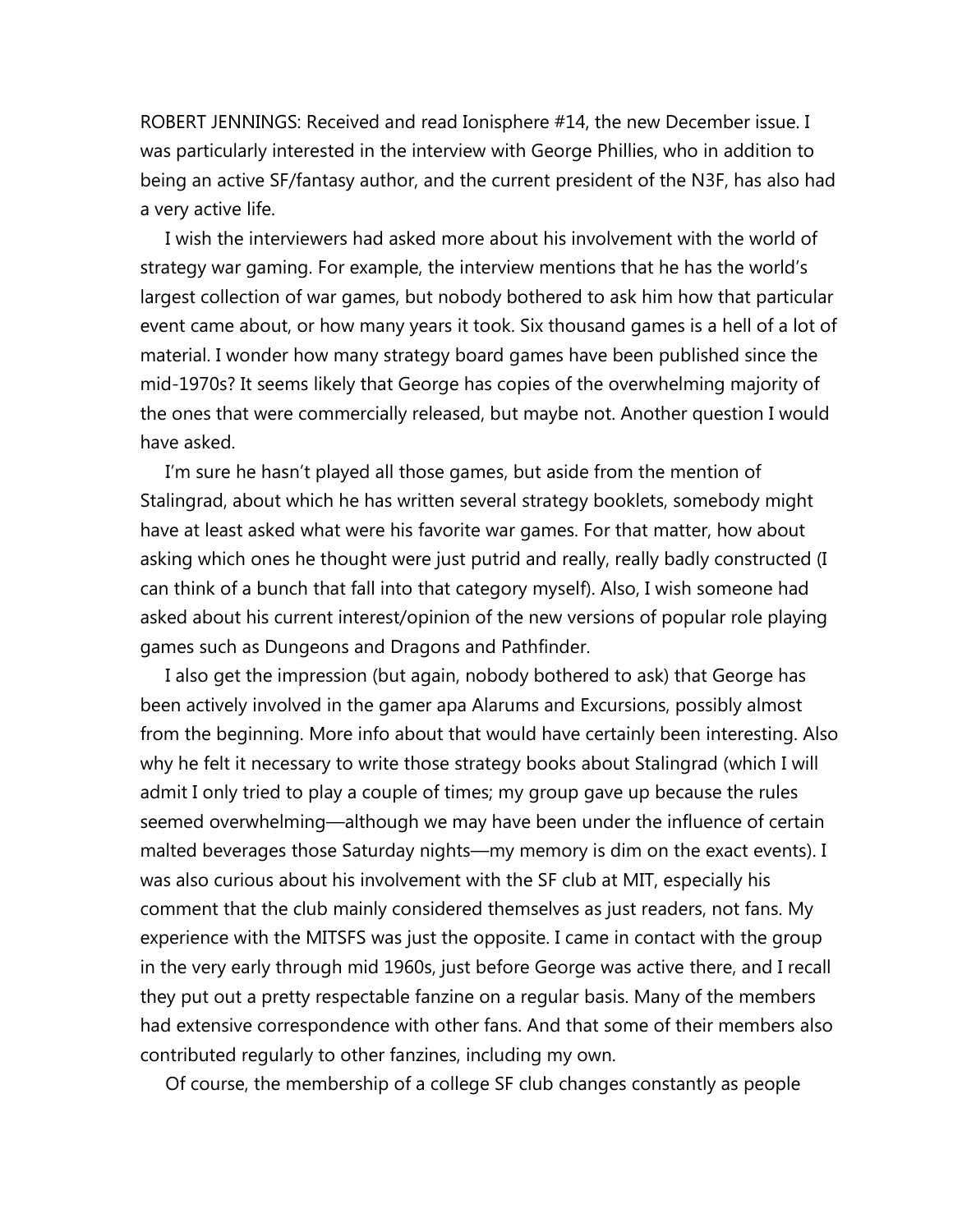graduate and new members come on board, but again, I wish the subject had been explored a bit more in the interview, including, at least, the size of the club when he was the prez.

 I am, of course, stunned and amazed at his grasp of branches of physics that are so complex that I don't even know what the hell they are. Maybe someone should have asked for a plain language explanation of what polymer solution dynamics actually is. How about surfactant micelles? Anybody got a clue? (Besides George, that is.)

 Someone might also have mentioned that he has a wry/dry/unique sense of humor. I recall he gave a stirring speech during the 1992 presidential election in support of Cthulhu for President (why settle for the lesser evil?!) in which he expounded on the candidate's Thousand Points of Fright program and the candidate's pledge to settle all the haggling among the other major political parties about raising/lowering taxes with what the candidates had explained to George was the Survival Factor—namely, those who voted for/supported Cthulhu in his campaign would survive, while those who chose not to, well…

 That speech was reprinted in several fanzines, and then resurrected and reprinted in even more zines four years later with the 1996 presidential race.

 So far as his fiction goes, somebody might have asked why so many of his central protagonists seem to be young women. That seems unusual to me. Also if he intends to more closely interlink several of his Shining Sea stories together. Also why he seems to favor fantasy in his fiction writing rather than more traditional or hard science stf, especially considering his professional background teaching and doing research in the field of physics. There is probably a reason for that, but nobody asked much about his fiction.

 I would also be curious to know about his writing habits. Some writers just sit down and everything comes out in a rush, taking however many hours/days/weeks it takes to get the tale written and polished. Others set a pace of a certain number of pages or words per day. Some writers outline every part of the plot, beginning to end, before they even start. What kind of schedule does he keep when writing fiction, or does he even bother?

 I certainly echo his call for every member of the N3F to become more actively involved with the club. The N3F has a lot of bureaus and activities designed to appeal to a wide range of interests. But if the individual member does not bother to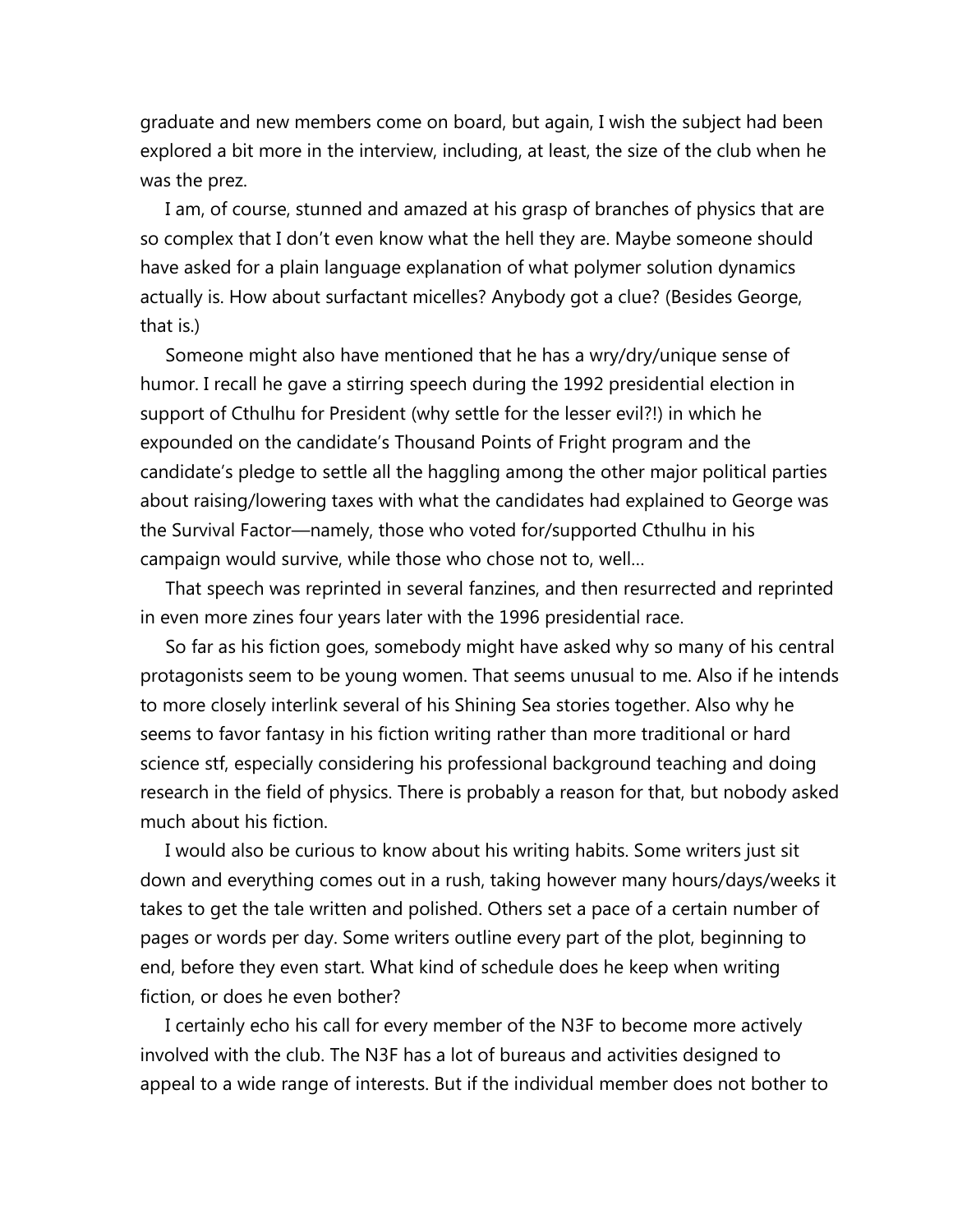make use of them s/he is wasting opportunities to increase their enjoyment of the hobby and interact with other people with the same shared interests.

 Communication is what it's all about, and I think all the members of the N3F should look around and become more involved with the club. That's what we are here for, after all.

 Here's a thought—how about I send a copy of this email to George Phillies as well as to you, and maybe he can add some more commentary and background info to the interview that you can use for an upcoming issue?

 Otherwise, I enjoyed the interview with Rajnar Vajra, but I only know a couple of his Dr. Alien stories (which I did enjoy). The interview covered a lot of detail and makes me interested in seeking out more of his stories.

 I was especially impressed by the letter from Gary Labowitz, which is both timely and insightful, and does offer lots of hope for the future of science fiction fandom and for the N3F in the new digital age. I disagree with some of his minor points, but the world is changing, as it always has, and fan clubs have to keep up with these changes if they are going to remain both fun and useful for the fan base as a whole.

 Really great issue here John, a truly outstanding fanzine all round. My only complaint (a minor one) is that the front cover illo seems to be a bit out of focus. Maybe if you tried the tweak the time-viewer settings a little more next time you could correct that.

Your LoC is a fine contribution to making this a still better issue than the last.

 Due to difficulties with email communications we are not able to give interviews many goings-over and so there are few follow-up questions and the interviews do not proceed much into the matters that come up, and also those being interviewed are usually pretty busy. Questions, of course, may be asked about what appears in the interviews, as you are doing, and your idea of showing the letter in advance to George has perhaps solved your problems with the interview. I might add that I don't get much into games myself; I don't know about Jon. I've only played one wargame, D&D as I recall, played with some people at Purdue University, and my piece died the first move it made, but then the game was further explained and thereafter my man made out successfully. I'd run directly into a dragon and it was the wrong choice of moves, but then, being asked how my man would deal with it, I pointed out that he was by a woods and what he would do was fade into the woods when he saw the dragon and it would not follow him through the close-set trees. I also did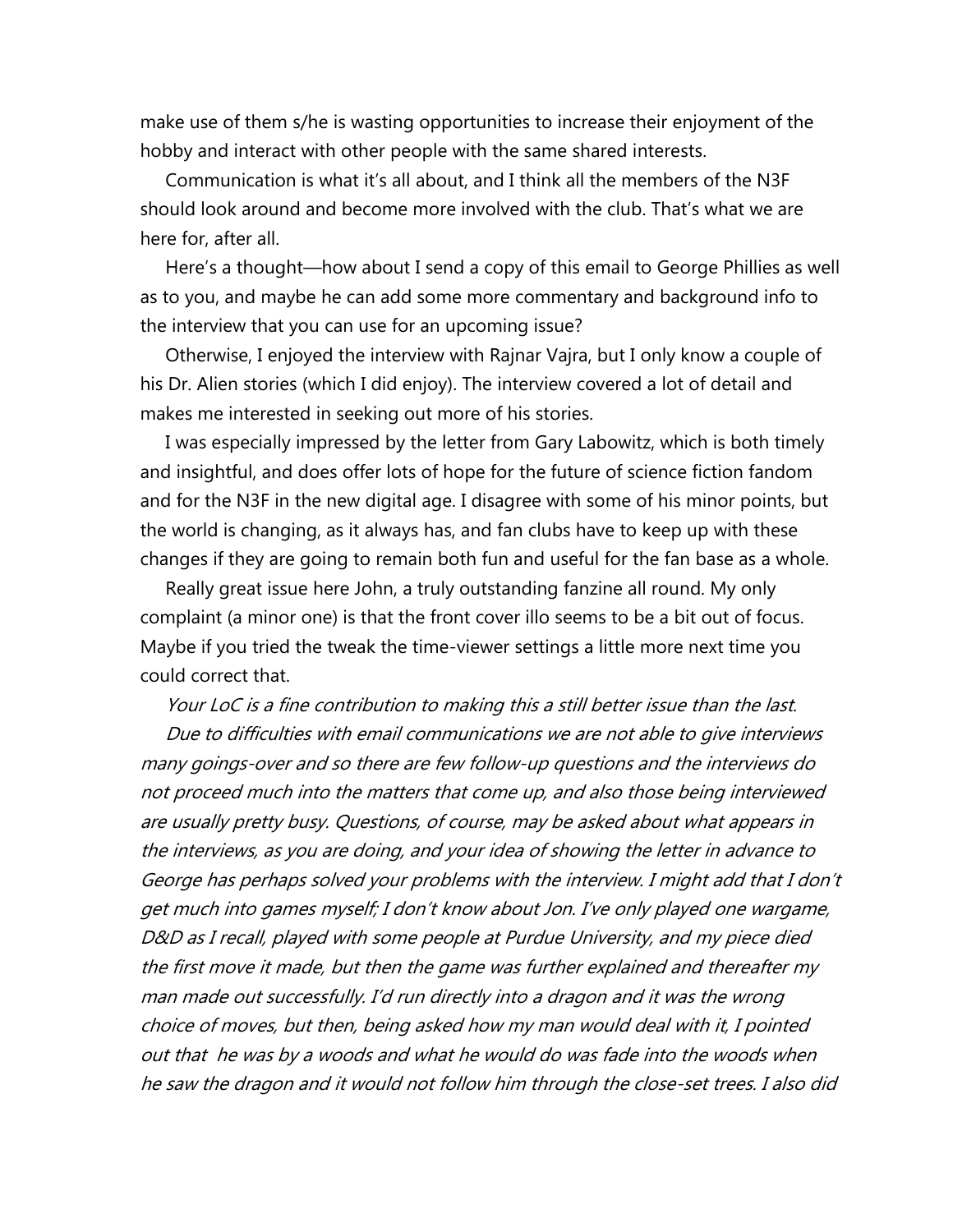a space wargame on the net and was wiped out at once, but it turned out nobody else had followed the rules and I won by default. But that's the extent of my gaming knowledge, two games. The site, I think it was called Planet SF, went off the net shortly thereafter, possibly because, among other things, of how that wargame had gone…people in it wouldn't respect the person setting up the game and they had him overpowered. This apparently was not impressive to site moderators, etc.

 I'd like to see one of George's strategy books about Stalingrad. I wonder where they may be obtained?

 It seems to me that one of the fanzines I used to receive, **Sigma Octantis,** came from MIT. They had a really good zine.

 Cthulhu for President has still been going pretty strong. It was a bit weaker in the Trump election, though.

Here's George Phillies' reply:

GEORGE PHILLIES: Bob asks some interesting questions. I could go on about them at great length. Since the first board wargames were published in the 1950s, there have likely been seven or eight thousand board wargames published. I own, at a guess, more than three fourths of them. More important, I own most of the board wargaming magazines that have ever been published. These will eventually end up with the Strong Museum in Rochester. My favorite board wargame is Stalingrad. The two books I wrote on its play are books three and four of my five book series on board game design. They were necessary to introduce computer game designers, some of whom know less than they think about designing games, to hex and counter board wargames, as a prequel to my book on Design of Board Wargames.

 There have been three or four gaming apas, notably the Wild Hunt and Alarums and Excursions. I contributed to all of them, at least close to their beginnings. In particular I originated the idea of using gaming apas to publish game-related fiction.

 MITSFS did indeed publish a fanzine, Twilight Zine. However, the club slogan was "we're not fans, we just read the stuff". The SF zine was a side venture. The serious effort was the library, which now houses ca. 90% of all English Language SF works ever published. The folks who wanted, e.g. to run a Boston area game convention, went off and formed the New England Science Fiction Association and are very effective at what they do. If there were members in touch with other fen as correspondents, they did not broadcast this fact. When your club has four hundred members it is hard to keep track of what they are all doing. Surfactant micelles are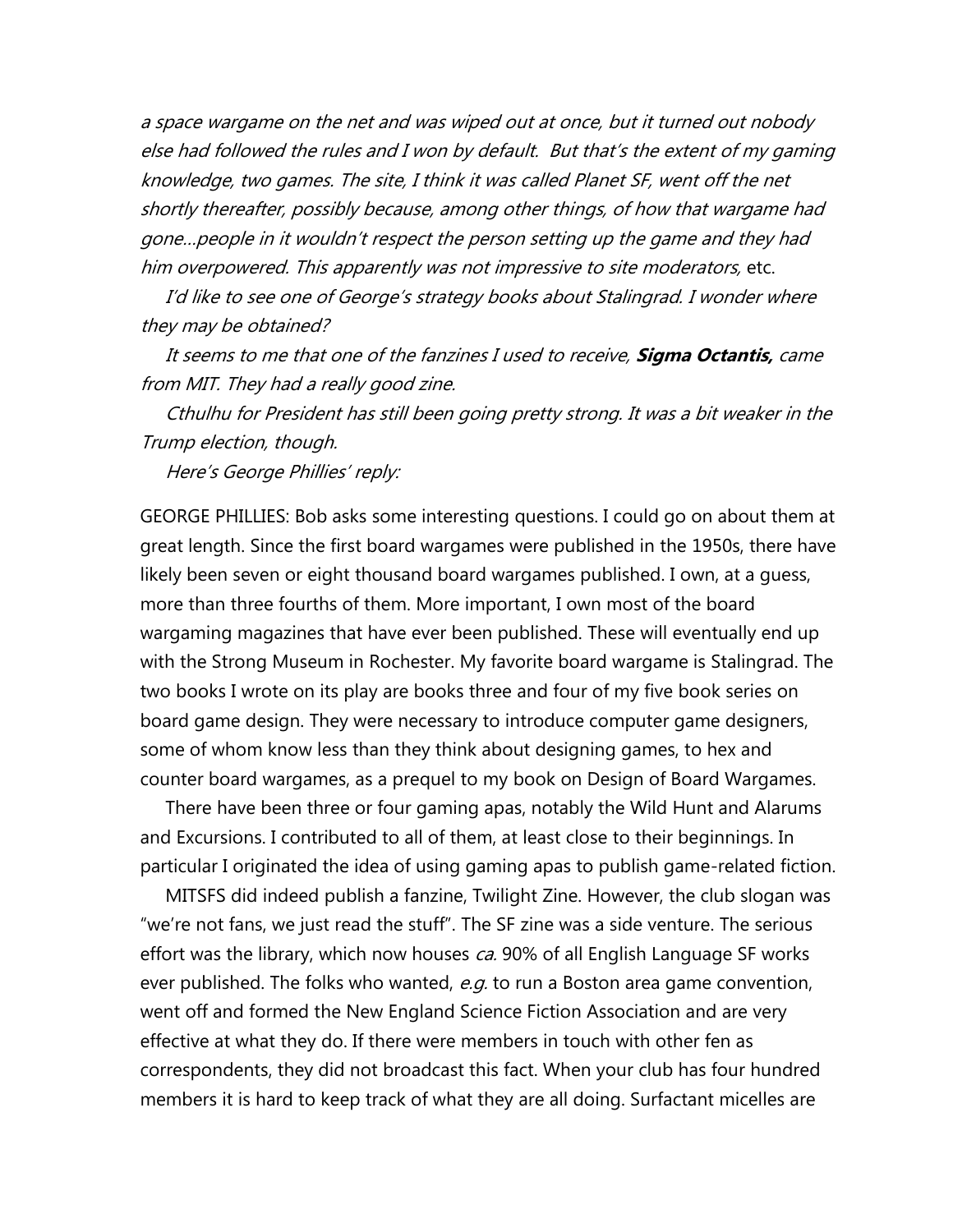tiny soap bubbles, with liquid (perhaps more soap) rather than air inside. Micelles are why soap in water dissolves oil and grease; the oil and grease hide inside the micelle.

 I'm amazed that anyone recalls my Lovecraft tribute, the Cthulhu for President speech, including the albino vulture releases. I was mostly not aware that anyone had reprinted it.

Fiction? Characters.

 Let's see, the lead characters in Minutegirls are Sandra, who is in her late 20s, her much older hoped-for paramour, and then State Senator Alphonse Humbert Meyer, the four older guys and one gal who are the eminence grises of the American Stellar Republic and have been so for a century and a half, Grand Commodore Kalinin (older), and Fleet High Admiral Bernard Rohan, with a considerable supporting cast (it's a political-military novel, after all).

 The lead characters in The One World are Evaine-sa-Orowan (female, late 20s), Tomas-sur-Maserin (male, late 30s) and his illicit paramour Roxanne-sa-Anglewood (same age), with a considerable supporting cast (it's a political-military novel, after all).

 The lead character of Against Three Lands is Angus Valentine MacDonald (male, late 20s) with a considerable supporting cast (it's a political-military novel, after all).

 The lead character in Mistress of the Waves is Amanda Kirasdotr. It's an economic-legal novel. She moves from 13 to 20 or so after the course of the tale.

 The Lead character in Eclipse, prequel to the to-be-rewritten This Shining Sea, is Eclipse, who is female and 12. She's obliged to be a bit younger than she was in This Shining Sea, because Eclipse is the prequel novel. Her foil is Jessamine Trishaset Wells, who is most of a year older than she is.

 The lead characters in This Shining Sea were Eclipse, Trisha, twins Janie and Brian (a bit younger than Eclipse), and Cloud (Trisha's age, but he will disappear in the rewrite).

 Eclipse and This Shining Sea did have a literary propaganda intent of a very mild sort, namely to break the trope that stories written for a particular age group had to have characters more or less the age of that group, so that Eclipse being 12 according to the trope meant that the tale was being written for twelve-year-olds. Those novels are written for adults.

 Bob has mentioned having a preference for lead characters who are somewhat older than Eclipse, and male. I suppose I am writing for a different audience, though I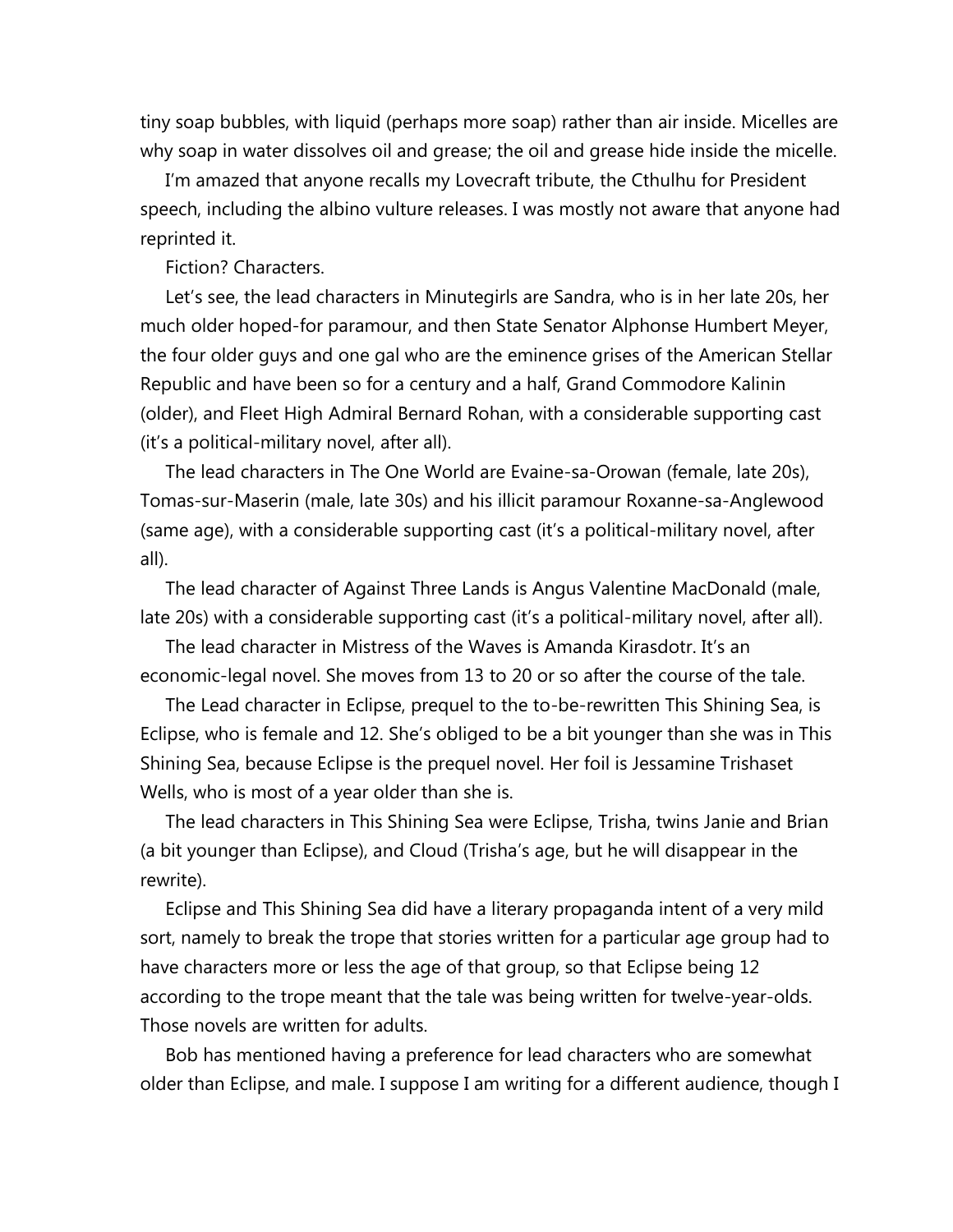much appreciated Bob's fine review of Against Three Lands.

 The ladies' names are reminiscent, to me, of Trance in ANDROMEDA. (One of the people at the Syfy site kept trying to change her name to Trace and get it programmed.) You seem to me to do some really far-out fiction. I think it's liberal of you and makes for more interesting reading to have all those female characters.

GARY LABOWITZ: Thank you for the zine and the kind comments. Oh dear, I do see now, rereading it, that it does sound "dire". (A nice word you used there, by the way, and one not seen much today except for reading Lovecraft or the *faux* Lovecraft of, say, Darrell Schweitzer in his book.) I'm surprised at your comment of it being almost zen-like. I practiced Zen for a while, and I still have a growing internal feeling that everything is a huge physical nonsense and doesn't really mean anything other than the interactions of the moment on a very local level.

Forward!

 I had accumulated a collection of tapes issued by the Metropolitan Opera Guild back in my high school and early working days. I struggled to pinch together the cost of each issue (about one every month or two) until I had the entire 52-tape set. It came with a wonderful booklet on each opera. There are twenty-six or twentyseven operas represented, each with recordings of arias of one opera which covers the entire storyline, and some with multiple recordings of select arias. Each recording is by a different artist who "sang at the Met" and they date from about 1903 until 1957 or so. I couldn't afford the CDs on which they were also offered.

 So what? I wanted at the time to get CDs, and now I have cassette tapes. Of course, now they would all fit on a few high density CDs and have a disc or two with the booklets' material on them. That's what! And what good are these tapes I have? Well, I have listened to them all many times, and I am opera fan enough to still go to the Philadelphia Opera to see and hear the "old" stuff. I hate how they "update" them to be relevant. (My wife and I saw a "Don Giovanni" that was set in the subways of Chicago, I think it was). Just awful!!

 So fandom marches on, like the cavalcade of people stuck in Oz stories, Sherlock Holmes, and Victorian drama.

I can't tell if I'm lucky that I didn't get hooked in all of the new stf that is being produced. I might like it and spend all my "free" time reading and accumulating it instead of doing my lettering (talk about retro…), and waking to horrible dreams about my old jobs and people I once knew who are all gone but for memories.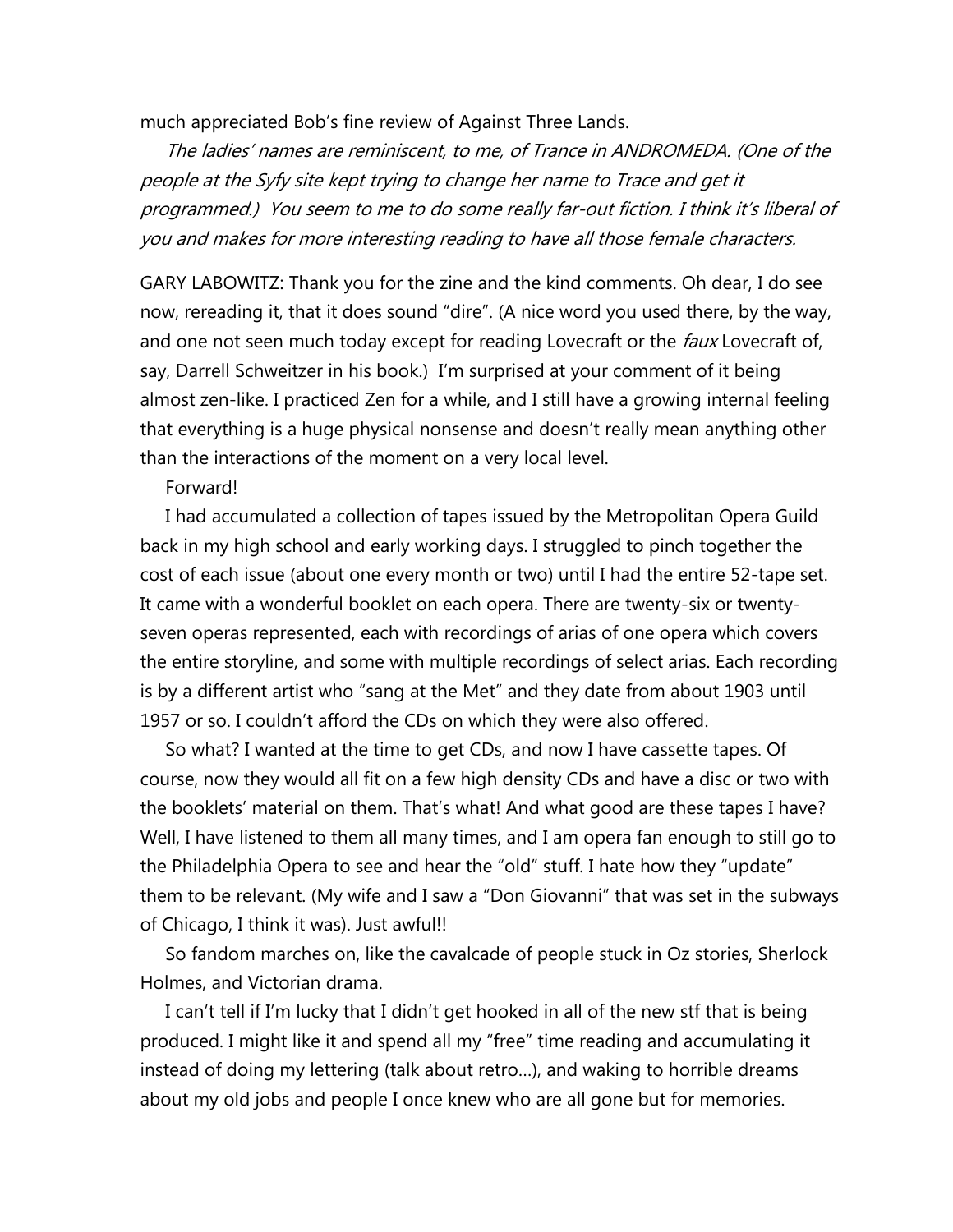I better stop now before I get all dire again.

 [Further aside: I can now sell my lettering work in the form of a PDF which the customers print out for themselves and frame. This is a huge change from my early days (50 years or so ago) when I had to get things framed for them and deliver a physical but original work. Can you picture Leonardo da Vinci sending a PDF of the Mona Lisa for a few lira to dozens of fans? Wow. All he would need is a good digital camera, a computer, and the Internet. He was too early!]

[Too bad Ike isn't around any more. He'd have that in a story in no time.]

 Sounds like "Zen and the Art of Motorcycle Maintenance" may have been your thing. A lot of what you describe seems like a reaction to the Industrial Revolution, following its progress the way numerous tradespeople have always done. Mayhap that begets a side interest in science fiction.

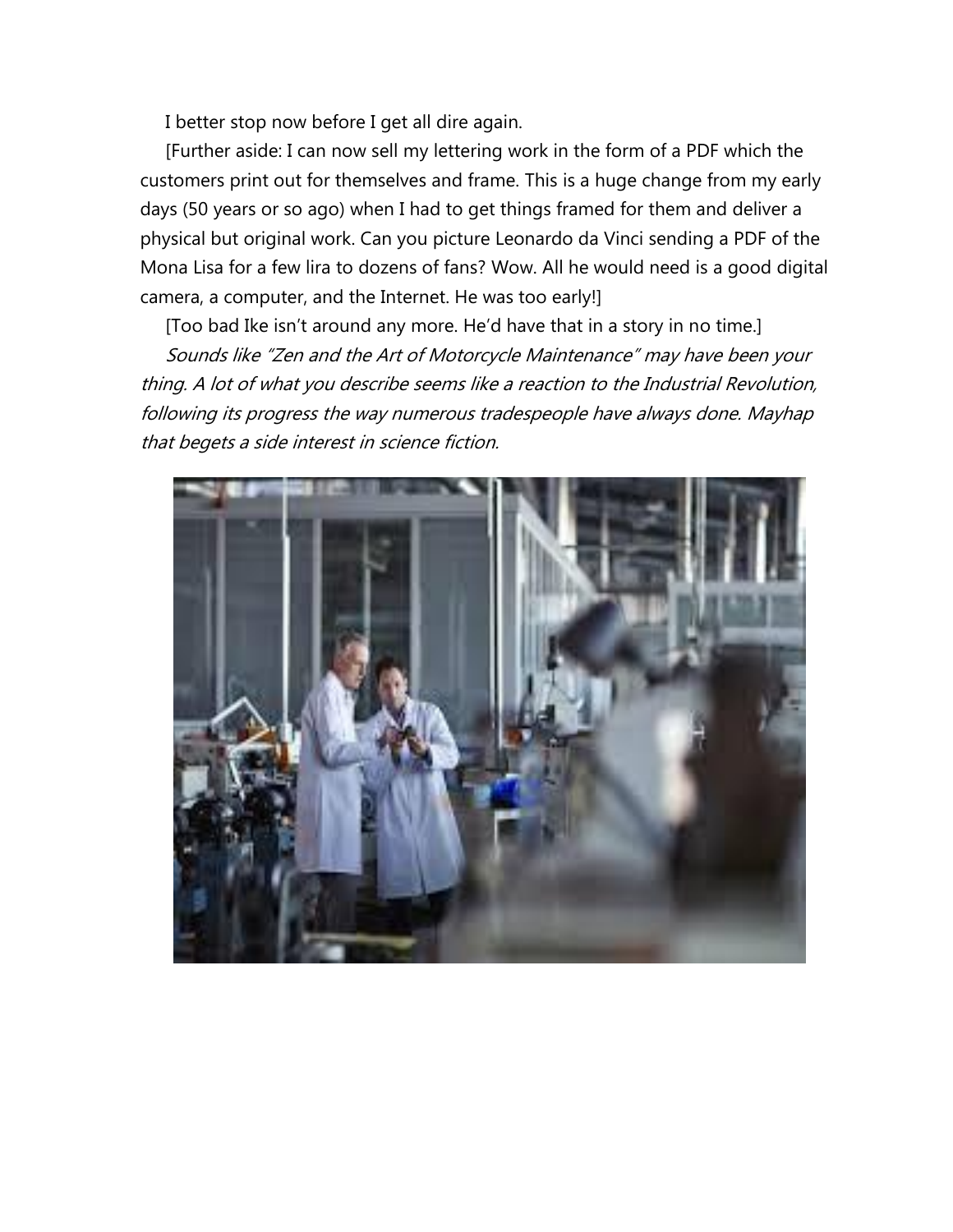

## **Fin de sieckle**